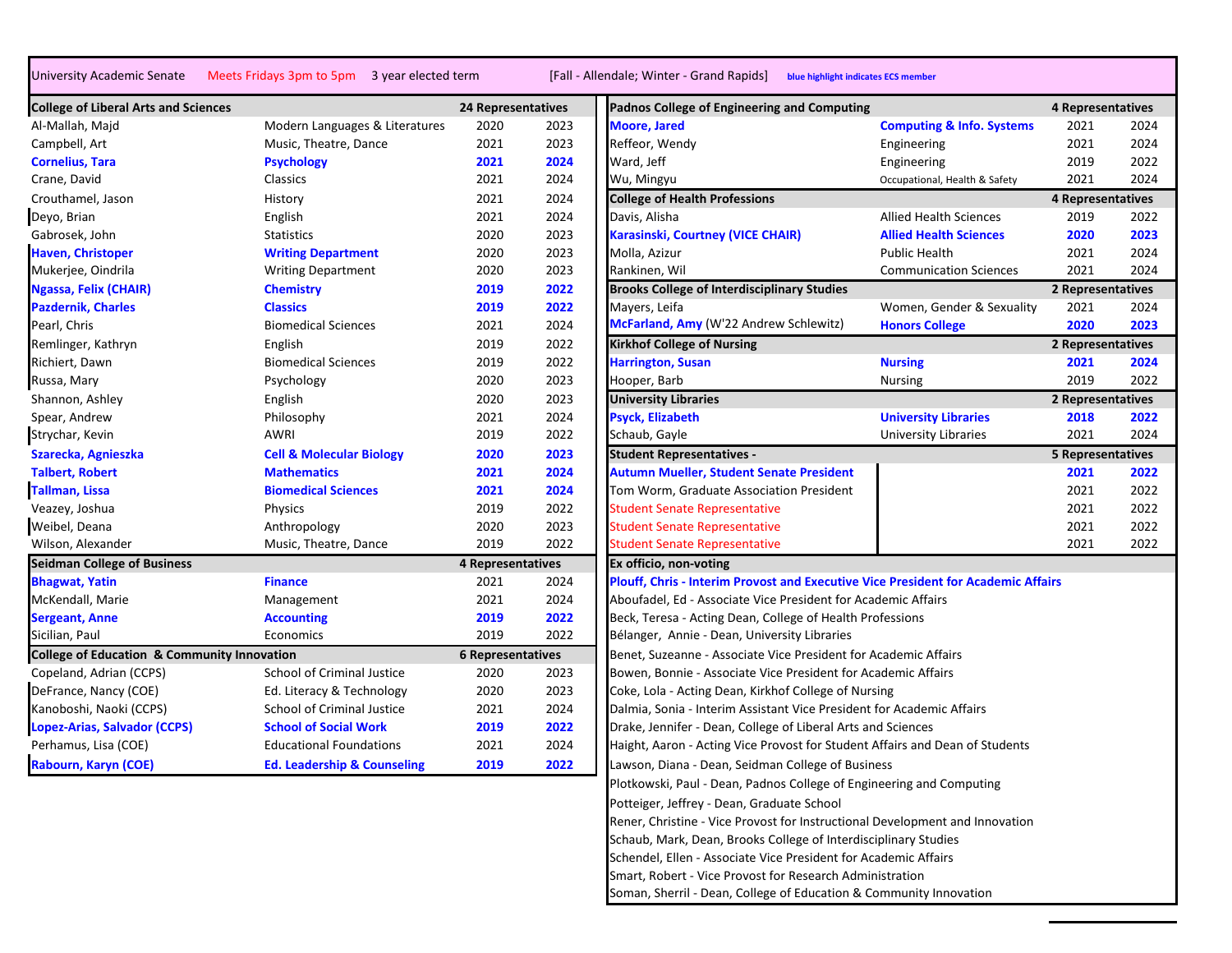| <b>College of Liberal Arts and Sciences</b>            |              | <b>Term Begins</b> | Term Ends | Padnos College of Engineering and Computing                     |                        | <b>Term Begins</b> | Term Ends        |
|--------------------------------------------------------|--------------|--------------------|-----------|-----------------------------------------------------------------|------------------------|--------------------|------------------|
| Carlson, Todd                                          | Chemistry    | 2020               | 2022      | Corneal, Lindsay                                                | School of Engineering  | 2020               | 2022             |
| Losey, Kay                                             | Writing      | 2021               | 2023      | <b>College of Health Professions</b>                            |                        | <b>Term Begins</b> | Term Ends        |
| Shapiro Shapin, Carolyn                                | History      | 2020               | 2022      | Machnick, Kelly                                                 | Occ. Science & Therapy | 2021               | 2023             |
| Wildey, Mikhila                                        | Psychology   | 2021               | 2023      | <b>Brooks College of Interdisciplinary Studies</b>              |                        | <b>Term Begins</b> | <b>Term Ends</b> |
| <b>Seidman College of Business</b>                     |              | <b>Term Begins</b> | Term Ends | Ripple, Darien                                                  | <b>IRIS</b>            | 2021               | 2023             |
| Jones-Rikkers, Catherine                               | Management   | 2021               | 2023      | <b>Kirkhof College of Nursing</b>                               |                        | <b>Term Begins</b> | Term Ends        |
| <b>College of Education &amp; Community Innovation</b> |              | <b>Term Begins</b> | Term Ends | Slager, Dianne                                                  | Nursing                | 2021               | 2023             |
| Diarrassouba, Nagnon (COE)                             | Education    | 2021               | 2023      | <b>University Libraries</b>                                     |                        | <b>Term Begins</b> | <b>Term Ends</b> |
| Higbea, Raymond (CCPS) (CHAIR)                         | <b>SPNHA</b> | 2021               | 2023      | Beasecker, Robert                                               | University Libraries   | 2020               | 2022             |
|                                                        |              |                    |           | At Large - Elected by and from UAS                              |                        | <b>Term Begins</b> | <b>Term Ends</b> |
|                                                        |              |                    |           | Vacant                                                          |                        | 2021               | 2023             |
|                                                        |              |                    |           | <b>Student Representative</b>                                   |                        |                    |                  |
|                                                        |              |                    |           | Frappier, Justin                                                |                        | 2021               | 2022             |
|                                                        |              |                    |           | Mueller, Autumn (alternate)                                     |                        | 2021               | 2022             |
|                                                        |              |                    |           | Ex officio, non-voting                                          |                        |                    |                  |
|                                                        |              |                    |           | Benet, Suzeanne - Associate Vice President for Academic Affairs |                        |                    |                  |

| <b>College of Liberal Arts and Sciences</b>            |                                 | <b>Term Begins</b> | Term Ends        | Padnos College of Engineering and Computing        |                           | <b>Term Begins</b> | <b>Term Ends</b> |
|--------------------------------------------------------|---------------------------------|--------------------|------------------|----------------------------------------------------|---------------------------|--------------------|------------------|
| Dykes, Bradford                                        | <b>Statistics</b>               | 2020               | 2023             | Lange, David                                       | Computing & Info. Systems | 2020               | 2023             |
| Gross, Jennifer                                        | Psychology                      | 2020               | 2023             | <b>College of Health Professions</b>               |                           | <b>Term Begins</b> | <b>Term Ends</b> |
| Lima, Vinicius                                         | Art & Design                    | 2019               | 2022             | Keider, Charlie                                    | <b>Radiation Therapy</b>  | 2020               | 2023             |
| Pentacost, Thomas                                      | Chemistry                       | 2019               | 2022             | <b>Brooks College of Interdisciplinary Studies</b> |                           | <b>Term Begins</b> | <b>Term Ends</b> |
| <b>Seidman College of Business</b>                     |                                 | <b>Term Begins</b> | Term Ends        | Cataldo, Jeremiah                                  | <b>Honors</b>             | 2019               | 2022             |
| Kosalge, Parag Uma                                     | Management                      | 2019               | 2022             | <b>Kirkhof College of Nursing</b>                  |                           | <b>Term Begins</b> | <b>Term Ends</b> |
| <b>College of Education &amp; Community Innovation</b> |                                 | <b>Term Begins</b> | <b>Term Ends</b> | VanderKooi, Marie                                  | <b>Nursing</b>            | 2019               | 2022             |
| Sciarini, Mike(CCPS)                                   | <b>Hospitality Tourism Mgt.</b> | 2019               | 2022             | <b>University Libraries</b>                        |                           | <b>Term Begins</b> | <b>Term Ends</b> |
| Ohle, Kathryn (COE)                                    | Education                       | 2020               | 2023             | Roth, Patrick                                      | University Libraries      | 2019               | 2022             |
|                                                        |                                 |                    |                  |                                                    |                           |                    |                  |

| <b>Term Begins</b> | Term Ends        | Padnos College of Engineering and Computing        |                                                     | <b>Term Begins</b> | <b>Term Ends</b> |  |  |
|--------------------|------------------|----------------------------------------------------|-----------------------------------------------------|--------------------|------------------|--|--|
| 2020               | 2023             | Lange, David                                       | Computing & Info. Systems                           | 2020               | 2023             |  |  |
| 2020               | 2023             | <b>College of Health Professions</b>               |                                                     | <b>Term Begins</b> | <b>Term Ends</b> |  |  |
| 2019               | 2022             | Keider, Charlie                                    | <b>Radiation Therapy</b>                            | 2020               | 2023             |  |  |
| 2019               | 2022             | <b>Brooks College of Interdisciplinary Studies</b> |                                                     | <b>Term Begins</b> | <b>Term Ends</b> |  |  |
| <b>Term Begins</b> | <b>Term Ends</b> | Cataldo, Jeremiah                                  | Honors                                              | 2019               | 2022             |  |  |
| 2019               | 2022             | <b>Kirkhof College of Nursing</b>                  |                                                     | <b>Term Begins</b> | <b>Term Ends</b> |  |  |
| <b>Term Begins</b> | <b>Term Ends</b> | VanderKooi, Marie                                  | Nursing                                             | 2019               | 2022             |  |  |
| 2019               | 2022             | <b>University Libraries</b>                        |                                                     | <b>Term Begins</b> | <b>Term Ends</b> |  |  |
| 2020               | 2023             | Roth, Patrick                                      | University Libraries                                | 2019               | 2022             |  |  |
|                    |                  | <b>Student Representative</b>                      |                                                     |                    |                  |  |  |
|                    |                  | Khanal, Nabin                                      |                                                     | 2021               | 2022             |  |  |
|                    |                  | Ex officio, non-voting                             |                                                     |                    |                  |  |  |
|                    |                  | Bowen, Bonnie (CHAIR)                              | Associate Vice President for Academic Affairs       |                    |                  |  |  |
|                    |                  | Truss, B. Donta                                    | Vice President for Enrollment Development           |                    |                  |  |  |
|                    |                  | Daniels, Jeffrey                                   | University Libraries Dean Designee                  |                    |                  |  |  |
|                    |                  | Delgado, Emil                                      | Associate Vice President for Information Technology |                    |                  |  |  |
|                    |                  | Hodgeman, Matthew                                  | <b>Higher Performance Computing</b>                 |                    |                  |  |  |
|                    |                  | Wells, Pam                                         | Associate Vice President and Registrar              |                    |                  |  |  |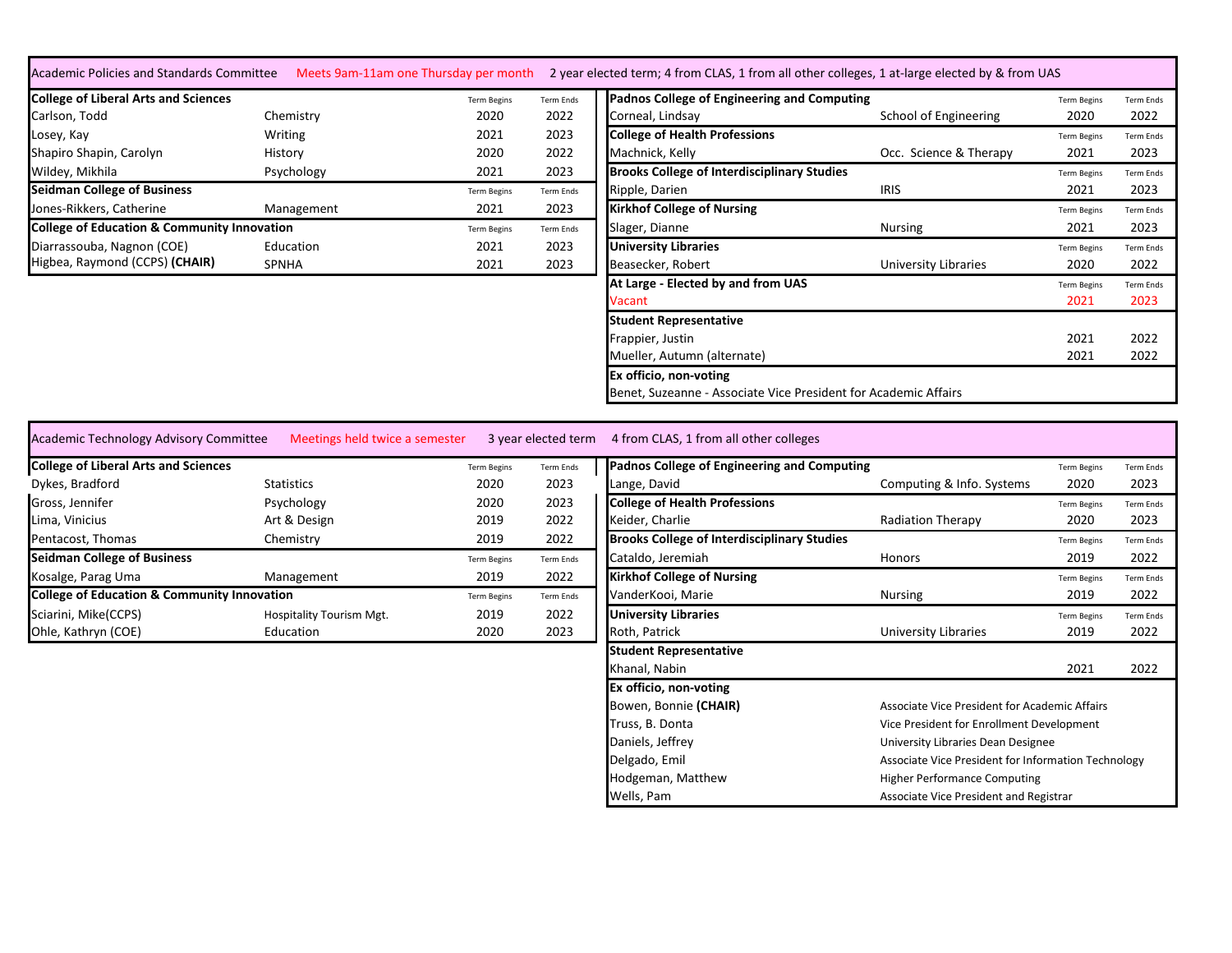| <b>Affiliate Faculty Advisory Committee</b>            | Meets 7a-9a monthly one Friday per month                                                   |                    | 3 year term      |                                                    |                                    |                    |                  |
|--------------------------------------------------------|--------------------------------------------------------------------------------------------|--------------------|------------------|----------------------------------------------------|------------------------------------|--------------------|------------------|
| <b>College of Liberal Arts and Sciences</b>            |                                                                                            | <b>Term Begins</b> | <b>Term Ends</b> | Padnos College of Engineering and Computing        |                                    | <b>Term Begins</b> | <b>Term Ends</b> |
| Angelosanto, Brandi (Affiliate)                        | <b>Movement Science</b>                                                                    | 2020               | 2023             | Lowell, Rodd                                       | School of Engineering              | 2021               | 2024             |
| Aschenbach, Todd                                       | Biology                                                                                    | 2020               | 2023             | Reffeor, Wendy (Regular)                           | School of Engineering              | 2020               | 2023             |
| Cymbola, Jennifer (CHAIR)                              | Biology                                                                                    | 2019               | 2022             | <b>College of Health Professions</b>               |                                    | <b>Term Begins</b> | <b>Term Ends</b> |
| Morris, Jill (Affiliate)                               | Chemistry                                                                                  | 2019               | 2022             | Goerhing, Meri (Regular)                           | Physical Therapy & Ath. Trng       | 2020               | 2023             |
| Shomsky, Katherine                                     | Physics                                                                                    | 2021               | 2023             | Reddy, Amanda (Affiliate)                          | <b>Physician Assistant Studies</b> | 2020               | 2023             |
| <b>Seidman College of Business</b>                     |                                                                                            | <b>Term Begins</b> | Term Ends        | <b>Brooks College of Interdisciplinary Studies</b> |                                    | <b>Term Begins</b> | <b>Term Ends</b> |
| Hoogstra, Eric (Affiliate)                             | Finance                                                                                    | 2020               | 2023             | Maodush-Pitzer, Diane (Affiliate)                  | Liberal Studies                    | 2021               | 2024             |
| Centers, David (Regular)                               | School of Accounting                                                                       | 2018               | 2022             | Rutecki, Dawn (Regular)                            | I.R.I.S.                           | 2020               | 2023             |
| <b>College of Education &amp; Community Innovation</b> |                                                                                            | <b>Term Begins</b> | Term Ends        | <b>Kirkhof College of Nursing</b>                  |                                    | <b>Term Begins</b> | <b>Term Ends</b> |
| Gu, Wei (COE)                                          | Leadership & Learning                                                                      | 2021               | 2024             | Carlson, Nancy (Affiliate)                         | <b>Nursing</b>                     | 2021               | 2024             |
| Langlois, Jamie (CCPS) (Regular)                       | School of Social Work                                                                      | 2020               | 2023             | Rohn, Amy (Regular)                                | Nursing                            | 2021               | 2024             |
| Lipford, John (CCPS) (Affiliate)                       | Hospitality & Tourism Managemen                                                            | 2018               | 2022             | <b>University Libraries</b>                        |                                    | <b>Term Begins</b> | <b>Term Ends</b> |
| Mehall, Christopher (COE)                              | Teaching & Learning                                                                        | 2020               | 2023             |                                                    |                                    |                    |                  |
|                                                        | If college does not have any affiliate faculty, there is NO Regular faculty representation |                    |                  | No Affiliate Faculty on staff                      |                                    |                    |                  |

**Ex officio, non-voting**

Aboufadel, Ed - Associate Vice President for Academic Affairs

| Campus Life Committee                                  | Meets 10-11:30am 1st Monday in Oct., Dec., Feb & Apr |                    |           | Faculty elected 3-year staggered term; Students 1-year; Administrator (indefinite term); others as appointed |                         |                    |          |
|--------------------------------------------------------|------------------------------------------------------|--------------------|-----------|--------------------------------------------------------------------------------------------------------------|-------------------------|--------------------|----------|
| <b>College of Liberal Arts and Sciences</b>            |                                                      | <b>Term Begins</b> | Term Ends | Padnos College of Engineering and Computing                                                                  |                         | <b>Term Begins</b> | Term End |
| Morison, William                                       | History                                              | 2021               | 2024      | Ali, Arjumand                                                                                                | Computing & Information | 2020               | 2023     |
| Wallace, Adrienne                                      | Communications                                       | 2020               | 2023      | <b>College of Health Professions</b>                                                                         |                         | <b>Term Begins</b> | Term End |
| Yu, Paul                                               | Mathematics                                          | 2019               | 2022      | Wallace, Heather                                                                                             | Public Health           | 2020               | 2023     |
| <b>Seidman College of Business</b>                     |                                                      | <b>Term Begins</b> | Term Ends | <b>Brooks College of Interdisciplinary Studies</b>                                                           |                         | <b>Term Begins</b> | Term End |
| Jones-Rikkers, Catherine                               | Management                                           | 2020               | 2023      | vacant                                                                                                       |                         | 2021               | 2024     |
| <b>College of Education &amp; Community Innovation</b> |                                                      | <b>Term Begins</b> | Term Ends | <b>Kirkhof College of Nursing</b>                                                                            |                         | <b>Term Begins</b> | Term End |
| Buist, Carrie (CCPS)                                   | School of Criminal Justice                           | 2020               | 2023      | Damstra, Kelli                                                                                               | <b>Nursing</b>          | 2019               | 2022     |
| Meyer-Looze, Catherine (COE)                           | Educational Leadership                               | 2020               | 2023      | <b>University Libraries</b>                                                                                  |                         | <b>Term Begins</b> | Term End |

| <b>College of Liberal Arts and Sciences</b>            |                               | <b>Term Begins</b> | Term Ends | Padnos College of Engineering and Computing                                  |                         | <b>Term Begins</b> | <b>Term Ends</b> |
|--------------------------------------------------------|-------------------------------|--------------------|-----------|------------------------------------------------------------------------------|-------------------------|--------------------|------------------|
| Morison, William                                       | History                       | 2021               | 2024      | Ali, Arjumand                                                                | Computing & Information | 2020               | 2023             |
| Wallace, Adrienne                                      | Communications                | 2020               | 2023      | <b>College of Health Professions</b>                                         |                         | <b>Term Begins</b> | <b>Term Ends</b> |
| Yu, Paul                                               | <b>Mathematics</b>            | 2019               | 2022      | Wallace, Heather                                                             | <b>Public Health</b>    | 2020               | 2023             |
| <b>Seidman College of Business</b>                     |                               | <b>Term Begins</b> | Term Ends | <b>Brooks College of Interdisciplinary Studies</b>                           |                         | <b>Term Begins</b> | <b>Term Ends</b> |
| Jones-Rikkers, Catherine                               | Management                    | 2020               | 2023      | vacant                                                                       |                         | 2021               | 2024             |
| <b>College of Education &amp; Community Innovation</b> |                               | <b>Term Begins</b> | Term Ends | <b>Kirkhof College of Nursing</b>                                            |                         | <b>Term Begins</b> | <b>Term Ends</b> |
| Buist, Carrie (CCPS)                                   | School of Criminal Justice    | 2020               | 2023      | Damstra, Kelli                                                               | Nursing                 | 2019               | 2022             |
| Meyer-Looze, Catherine (COE)                           | <b>Educational Leadership</b> | 2020               | 2023      | <b>University Libraries</b>                                                  |                         | <b>Term Begins</b> | <b>Term Ends</b> |
|                                                        |                               |                    |           | White, Anna                                                                  | University Libraries    | 2019               | 2022             |
|                                                        |                               |                    |           | <b>Student Representatives</b>                                               |                         |                    |                  |
|                                                        |                               |                    |           | <b>Student Senate Representative</b>                                         |                         | 2021               | 2022             |
|                                                        |                               |                    |           | <b>Student Senate Representative</b>                                         |                         | 2021               | 2022             |
|                                                        |                               |                    |           | <b>Student Senate Representative</b>                                         |                         | 2021               | 2022             |
|                                                        |                               |                    |           | <b>Student Senate Representative</b>                                         |                         | 2021               | 2022             |
|                                                        |                               |                    |           | Ex officio, non-voting                                                       |                         |                    |                  |
|                                                        |                               |                    |           | Beachnau, Andy - Associate Vice Provost for Student Affairs                  |                         |                    |                  |
|                                                        |                               |                    |           | Haight, Aaron - Acting Vice Provost for Student Affairs and Dean of Students |                         |                    |                  |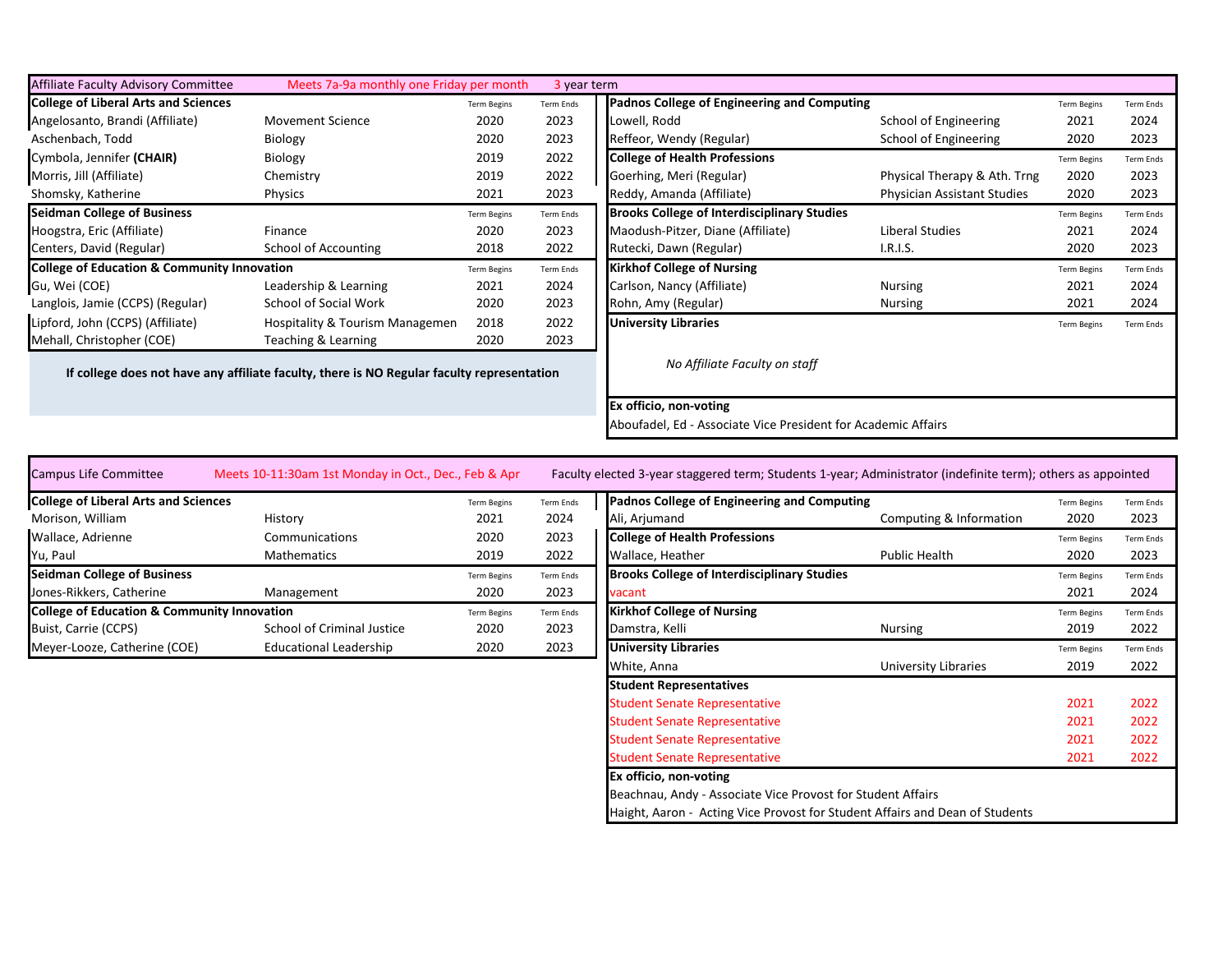| <b>Equity and Inclusion Committee</b>                  | Meets 9-11am on two Tuesdays per month |                    |           | Faculty elected 3-year staggered term; Students 1-year                                          |                               |                    |                  |
|--------------------------------------------------------|----------------------------------------|--------------------|-----------|-------------------------------------------------------------------------------------------------|-------------------------------|--------------------|------------------|
| <b>College of Liberal Arts and Sciences</b>            |                                        | <b>Term Begins</b> | Term Ends | Padnos College of Engineering and Computing                                                     |                               | <b>Term Begins</b> | Term Ends        |
| Arnold, Elizabeth                                      | Anthropology                           | 2020               | 2023      | Kandalaft, Nabeeh                                                                               | School of Engineering         | 2017               | 2022             |
| Callahan, Caitlin                                      | Geology                                | 2018               | 2022      | <b>College of Health Professions</b>                                                            |                               | <b>Term Begins</b> | Term Ends        |
| Laguardia-Lobianco, Alycia                             | Philosophy                             | 2021               | 2024      | Davis, Alisha                                                                                   | <b>Allied Health Sciences</b> | 2020               | 2023             |
| Maouene, Josita                                        | Psychology                             | 2018               | 2022      | <b>Brooks College of Interdisciplinary Studies</b>                                              |                               | <b>Term Begins</b> | <b>Term Ends</b> |
| <b>Seidman College of Business</b>                     |                                        | <b>Term Begins</b> | Term Ends | Wendland-Lui, Joel (CHAIR)                                                                      | I.R.I.S.                      | 2020               | 2023             |
| Pope, Jennifer                                         | Marketing                              | 2021               | 2024      | <b>Kirkhof College of Nursing</b>                                                               |                               | <b>Term Begins</b> | Term Ends        |
| <b>College of Education &amp; Community Innovation</b> |                                        | <b>Term Begins</b> | Term Ends | McKay, Anne                                                                                     | <b>Nursing</b>                | 2020               | 2023             |
| Fredericks, Daisy (COE)                                | Teaching & Learning                    | 2021               | 2024      | <b>University Libraries</b>                                                                     |                               | <b>Term Begins</b> | <b>Term Ends</b> |
| Marson-Reed, Jennifer (CCPS)                           | School of Criminal Justice             | 2021               | 2024      | Jeffryes, Jon                                                                                   | University Libraries          | 2017               | 2022             |
|                                                        |                                        |                    |           | <b>Student Representatives - appointed by Student Senate</b>                                    |                               |                    |                  |
|                                                        |                                        |                    |           | Judkins, Tiarrah                                                                                |                               | 2021               | 2022             |
|                                                        |                                        |                    |           | Student Senate Representative (graduate)                                                        |                               | 2021               | 2022             |
|                                                        |                                        |                    |           | Ex officio, non-voting                                                                          |                               |                    |                  |
|                                                        |                                        |                    |           | Aboufadel, Ed - Associate Vice President for Academic and Student Affairs                       |                               |                    |                  |
|                                                        |                                        |                    |           | Bernal, Jesse - Vice President for Inclusion and Equity (Marlene Kowalski-Braun, designee)      |                               |                    |                  |
|                                                        |                                        |                    |           | Coleman, Mychal - Associate Vice President for Human Resources                                  |                               |                    |                  |
|                                                        |                                        |                    |           | Garrett, Takeelia, Dean of Students designee                                                    |                               |                    |                  |
|                                                        |                                        |                    |           | Rener, Christine - Director, FTLC and Vice Provost for Instructional Development and Innovation |                               |                    |                  |
|                                                        |                                        |                    |           | Truss, Donta - Vice President for Enrollment Development (or designee)                          |                               |                    |                  |

| Faculty Facilities Planning Advisory Committee Meets 8am-10am one Friday per month |  |  | Faculty 3-year elected term; 7 reps CLAS, 2 reps SCB, 1 rep all others |
|------------------------------------------------------------------------------------|--|--|------------------------------------------------------------------------|
|------------------------------------------------------------------------------------|--|--|------------------------------------------------------------------------|

| <b>College of Liberal Arts and Sciences</b>            |                            | <b>Term Begins</b> | Term Ends | Padnos College of Engineering and Computing        |
|--------------------------------------------------------|----------------------------|--------------------|-----------|----------------------------------------------------|
| Buday, Amanda                                          | Sociology                  | 2021               | 2024      | Engelsma, Jonathan                                 |
| Kapitula, Laura                                        | <b>Statistics</b>          | 2019               | 2022      | <b>College of Health Professions</b>               |
| Miller, Blair                                          | Chemistry                  | 2021               | 2024      | Chycinski, Breanna                                 |
| Morison, Melissa                                       | <b>Classics</b>            | 2020               | 2023      | <b>Brooks College of Interdisciplinary Studies</b> |
| Reynolds, Ross                                         | Physics                    | 2019               | 2022      | Benson, Krista                                     |
| Seidel, Hannah (Co-CHAIR)                              | Music, Theatre & Dance     | 2019               | 2022      | <b>Kirkhof College of Nursing</b>                  |
| Shaffer, Chris                                         | Anthropology               | 2021               | 2022      | Ryan, Maureen                                      |
| Stroik, Laura (Co-CHAIR)                               | <b>Biomedical Sciences</b> | 2020               | 2023      | <b>University Libraries</b>                        |
| <b>Seidman College of Business</b>                     |                            | <b>Term Begins</b> | Term Ends | Beaubien, Sarah                                    |
| Dahlquist, Steve                                       | Marketing                  | 2021               | 2024      | <b>Student Representative</b>                      |
| Hinsch, Chris                                          | Marketing                  | 2019               | 2022      | Knarian, David                                     |
| <b>College of Education &amp; Community Innovation</b> |                            | <b>Term Begins</b> | Term Ends | Student Senate Representative (graduate)           |
| Bolea, Patricia (CCPS)                                 | School of Social Work      | 2021               | 2024      | Ex officio, non-voting                             |
| Margot, Kelly (COE)                                    | Teaching & Learning        | 2018               | 2024      | Aboufadel, Ed - Associate Vice President of Aca    |
|                                                        |                            |                    |           |                                                    |

| <b>College of Liberal Arts and Sciences</b>            |                            | <b>Term Begins</b> | Term Ends | Padnos College of Engineering and Computing                                                |                                 | <b>Term Begins</b> | <b>Term Ends</b> |
|--------------------------------------------------------|----------------------------|--------------------|-----------|--------------------------------------------------------------------------------------------|---------------------------------|--------------------|------------------|
| Buday, Amanda                                          | Sociology                  | 2021               | 2024      | Engelsma, Jonathan                                                                         | Computing & Information Systems | 2019               | 2022             |
| Kapitula, Laura                                        | <b>Statistics</b>          | 2019               | 2022      | <b>College of Health Professions</b>                                                       |                                 | <b>Term Begins</b> | <b>Term Ends</b> |
| Miller, Blair                                          | Chemistry                  | 2021               | 2024      | Chycinski, Breanna                                                                         | Occupational Science & Therapy  | 2021               | 2024             |
| Morison, Melissa                                       | <b>Classics</b>            | 2020               | 2023      | <b>Brooks College of Interdisciplinary Studies</b>                                         |                                 | <b>Term Begins</b> | <b>Term Ends</b> |
| Reynolds, Ross                                         | Physics                    | 2019               | 2022      | Benson, Krista                                                                             | Liberal Studies                 | 2019               | 2022             |
| Seidel, Hannah <b>(Co-CHAIR)</b>                       | Music, Theatre & Dance     | 2019               | 2022      | <b>Kirkhof College of Nursing</b>                                                          |                                 | <b>Term Begins</b> | <b>Term Ends</b> |
| Shaffer, Chris                                         | Anthropology               | 2021               | 2022      | Ryan, Maureen                                                                              | Nursing                         | 2021               | 2024             |
| Stroik, Laura <b>(Co-CHAIR)</b>                        | <b>Biomedical Sciences</b> | 2020               | 2023      | <b>University Libraries</b>                                                                |                                 | <b>Term Begins</b> | <b>Term Ends</b> |
| <b>Seidman College of Business</b>                     |                            | <b>Term Begins</b> | Term Ends | Beaubien, Sarah                                                                            | University Libraries            | 2019               | 2022             |
| Dahlquist, Steve                                       | Marketing                  | 2021               | 2024      | <b>Student Representative</b>                                                              |                                 | <b>Term Begins</b> | <b>Term Ends</b> |
| Hinsch, Chris                                          | Marketing                  | 2019               | 2022      | Knarian, David                                                                             |                                 | 2021               | 2022             |
| <b>College of Education &amp; Community Innovation</b> |                            | <b>Term Begins</b> | Term Ends | Student Senate Representative (graduate)                                                   |                                 | 2021               | 2022             |
| Bolea, Patricia (CCPS)                                 | School of Social Work      | 2021               | 2024      | Ex officio, non-voting                                                                     |                                 |                    |                  |
| Margot, Kelly (COE)                                    | Teaching & Learning        | 2018               | 2024      | Aboufadel, Ed - Associate Vice President of Academic Affairs                               |                                 |                    |                  |
|                                                        |                            |                    |           | Ingle, Karen - Facilities Services Representative                                          |                                 |                    |                  |
|                                                        |                            |                    |           | Rener, Christine - Vice Provost Instructional Development & Innovation Director (FTLC Rep) |                                 |                    |                  |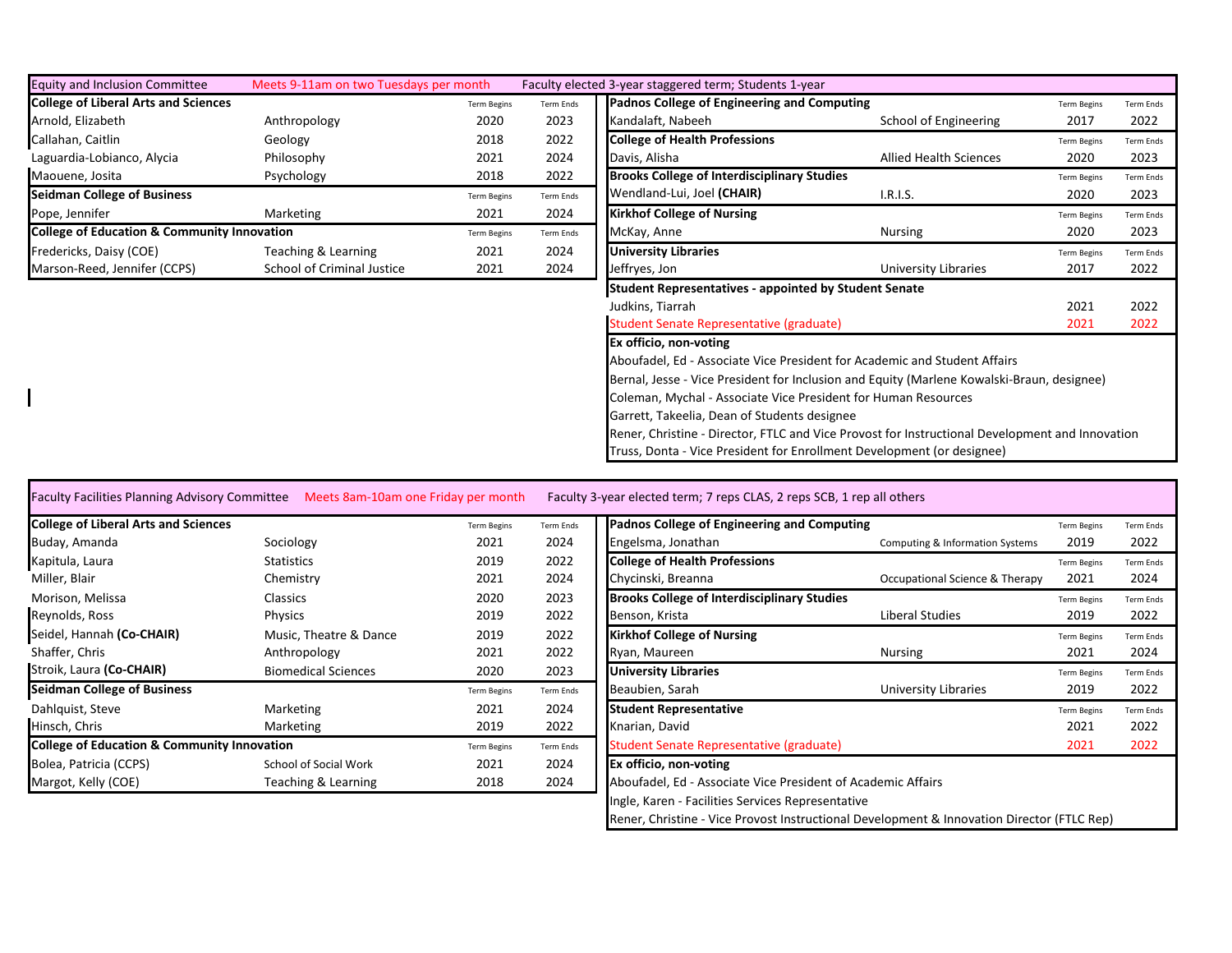| Faculty Grievance Panel (Meetings held as needed) 3-year elected term. Six representatives from CLAS, SCB, and PCEC; two from other colleges and one from University Libraries |  |  |  |  |
|--------------------------------------------------------------------------------------------------------------------------------------------------------------------------------|--|--|--|--|
|--------------------------------------------------------------------------------------------------------------------------------------------------------------------------------|--|--|--|--|

| <b>College of Liberal Arts and Sciences</b>            |                                   | <b>Term Begins</b> | <b>Term Ends</b> | Padnos College of Engineering and Computing        |                                     | <b>Term Begins</b> | <b>Term Ends</b> |
|--------------------------------------------------------|-----------------------------------|--------------------|------------------|----------------------------------------------------|-------------------------------------|--------------------|------------------|
| Carlson, Paul                                          | Music, Theater, & Dance           | 2020               | 2023             | Alsabbagh, Jamal                                   | <b>Computer Information Systems</b> | 2019               | 2022             |
| Martin, Barry                                          | Music, Theater, & Dance           | 2020               | 2023             | Joo, Sung-Hwan                                     | Engineering                         | 2021               | 2024             |
| Matthews, Patricia                                     | Biology                           | 2019               | 2022             | Mohammadzadeh, Ali                                 | At-Large                            | 2019               | 2022             |
| Phillips, Brian                                        | Sociology                         | 2021               | 2024             | Sozen, Mehmet                                      | Engineering                         | 2020               | 2023             |
| White, Brian                                           | English                           | 2019               | 2022             | Reynolds, John                                     | At-Large                            | 2021               | 2024             |
| Xu, Xandra                                             | Psychology                        | 2021               | 2024             | Wang, Xinli                                        | <b>Computer Information System</b>  | 2020               | 2023             |
| <b>Seidman College of Business</b>                     |                                   | <b>Term Begins</b> | Term Ends        | <b>College of Health Professions</b>               |                                     | <b>Term Begins</b> | <b>Term Ends</b> |
| Brink, Kyle                                            | Management                        | 2020               | 2023             | Niemchick, Karen                                   | Public Health                       | 2019               | 2022             |
| Gondhalekar, Vijay                                     |                                   | 2019               | 2022             | Pacey, Janna                                       | <b>Allied Health Sciences</b>       | 2021               | 2024             |
| Kessler, Lara                                          | School of Accounting              | 2021               | 2024             | <b>Brooks College of Interdisciplinary Studies</b> |                                     | <b>Term Begins</b> | <b>Term Ends</b> |
| Kosalge, Parag                                         | Management                        | 2019               | 2022             | Adams, Ellen                                       | I.R.I.S.                            | 2020               | 2023             |
| Lane, Paul                                             | Marketing                         | 2021               | 2024             | Mangala, Jack                                      | Area Studies                        | 2019               | 2022             |
| Little, Joseph                                         | Marketing                         | 2019               | 2022             | <b>Kirkhof College of Nursing</b>                  |                                     | <b>Term Begins</b> | <b>Term Ends</b> |
| <b>College of Education &amp; Community Innovation</b> |                                   | <b>Term Begins</b> | Term Ends        | Fannon, Sharri                                     | <b>Nursing</b>                      | 2021               | 2024             |
| Buist, Carrie (CCPS)                                   | <b>School of Criminal Justice</b> | 2020               | 2023             | Terry, Geri                                        | <b>Nursing</b>                      | 2018               | 2021             |
| Gui, Gabriela (COE)                                    | Ed. Leadership & Counseling       | 2021               | 2024             | <b>University Libraries</b>                        |                                     | <b>Term Begins</b> | <b>Term Ends</b> |
| Kierkus, Chris (CCPS)                                  | School of Criminal Justice        | 2019               | 2022             | Frigo, Emily                                       | University Libraries                | 2019               | 2022             |
| Warsen, Greg (COE)                                     | Education                         | 2019               | 2022             |                                                    |                                     |                    |                  |

| <b>Faculty Personnel Policy Committee</b>              | Meets 3pm to 5pm on alternate Wednesdays |                    |           | Faculty 3-year elected term; 4 reps CLAS, 1 rep all others. Must be tenured |                                 |                    |                  |
|--------------------------------------------------------|------------------------------------------|--------------------|-----------|-----------------------------------------------------------------------------|---------------------------------|--------------------|------------------|
| <b>College of Liberal Arts and Sciences</b>            |                                          | <b>Term Begins</b> | Term Ends | Padnos College of Engineering and Computing                                 |                                 | <b>Term Begins</b> | <b>Term Ends</b> |
| Montagna, Douglas                                      | History                                  | 2019               | 2022      | Nandigam, Jagadeesh                                                         | Computing & Information Systems | 2021               | 2024             |
| Parker, Tonya                                          | <b>Movement Science</b>                  | 2019               | 2022      | <b>College of Health Professions</b>                                        |                                 | <b>Term Begins</b> | <b>Term Ends</b> |
| Shaffer, Chris                                         | Anthropology                             | 2021               | 2024      | Beasley, Jeanine                                                            | Occupational Science & Therapy  | 2021               | 2024             |
| Swets, Benjamin                                        | Psychology                               | 2020               | 2023      | <b>Brooks College of Interdisciplinary Studies</b>                          |                                 | <b>Term Begins</b> | <b>Term Ends</b> |
| <b>Seidman College of Business</b>                     |                                          | <b>Term Begins</b> | Term Ends | Ellenberger, Kurt                                                           | Honors                          | 2020               | 2023             |
| McKendall, Marie (CHAIR)                               | Management                               | 2019               | 2022      | <b>Kirkhof College of Nursing</b>                                           |                                 | <b>Term Begins</b> | <b>Term Ends</b> |
| <b>College of Education &amp; Community Innovation</b> |                                          | <b>Term Begins</b> | Term Ends | Davis, Rebecca                                                              | <b>Nursing</b>                  | 2021               | 2024             |
| Greg Cline (CCPS)                                      | <b>SPNHA</b>                             | 2021               | 2024      | <b>University Libraries</b>                                                 |                                 | <b>Term Begins</b> | <b>Term Ends</b> |
| Sean Lancaster (COE)                                   | Education                                | 2020               | 2023      | Ranger, Kim                                                                 | University Libraries            | 2020               | 2023             |

| esdays             |           | Faculty 3-year elected term; 4 reps CLAS, 1 rep all others. Must be tenured |                                 |                    |                  |
|--------------------|-----------|-----------------------------------------------------------------------------|---------------------------------|--------------------|------------------|
| <b>Term Begins</b> | Term Ends | Padnos College of Engineering and Computing                                 |                                 | <b>Term Begins</b> | <b>Term Ends</b> |
| 2019               | 2022      | Nandigam, Jagadeesh                                                         | Computing & Information Systems | 2021               | 2024             |
| 2019               | 2022      | <b>College of Health Professions</b>                                        |                                 | <b>Term Begins</b> | <b>Term Ends</b> |
| 2021               | 2024      | Beasley, Jeanine                                                            | Occupational Science & Therapy  | 2021               | 2024             |
| 2020               | 2023      | <b>Brooks College of Interdisciplinary Studies</b>                          |                                 | <b>Term Begins</b> | <b>Term Ends</b> |
| <b>Term Begins</b> | Term Ends | Ellenberger, Kurt                                                           | <b>Honors</b>                   | 2020               | 2023             |
| 2019               | 2022      | <b>Kirkhof College of Nursing</b>                                           |                                 | <b>Term Begins</b> | <b>Term Ends</b> |
| <b>Term Begins</b> | Term Ends | Davis, Rebecca                                                              | <b>Nursing</b>                  | 2021               | 2024             |
| 2021               | 2024      | <b>University Libraries</b>                                                 |                                 | <b>Term Begins</b> | <b>Term Ends</b> |
| 2020               | 2023      | Ranger, Kim                                                                 | University Libraries            | 2020               | 2023             |
|                    |           | Ex officio, non-voting                                                      |                                 |                    |                  |
|                    |           | Aboufadel, Ed - Associate Vice President for Academic Affairs               |                                 |                    |                  |
|                    |           | Sanders, Deb- Human Resources                                               |                                 |                    |                  |
|                    |           |                                                                             |                                 |                    |                  |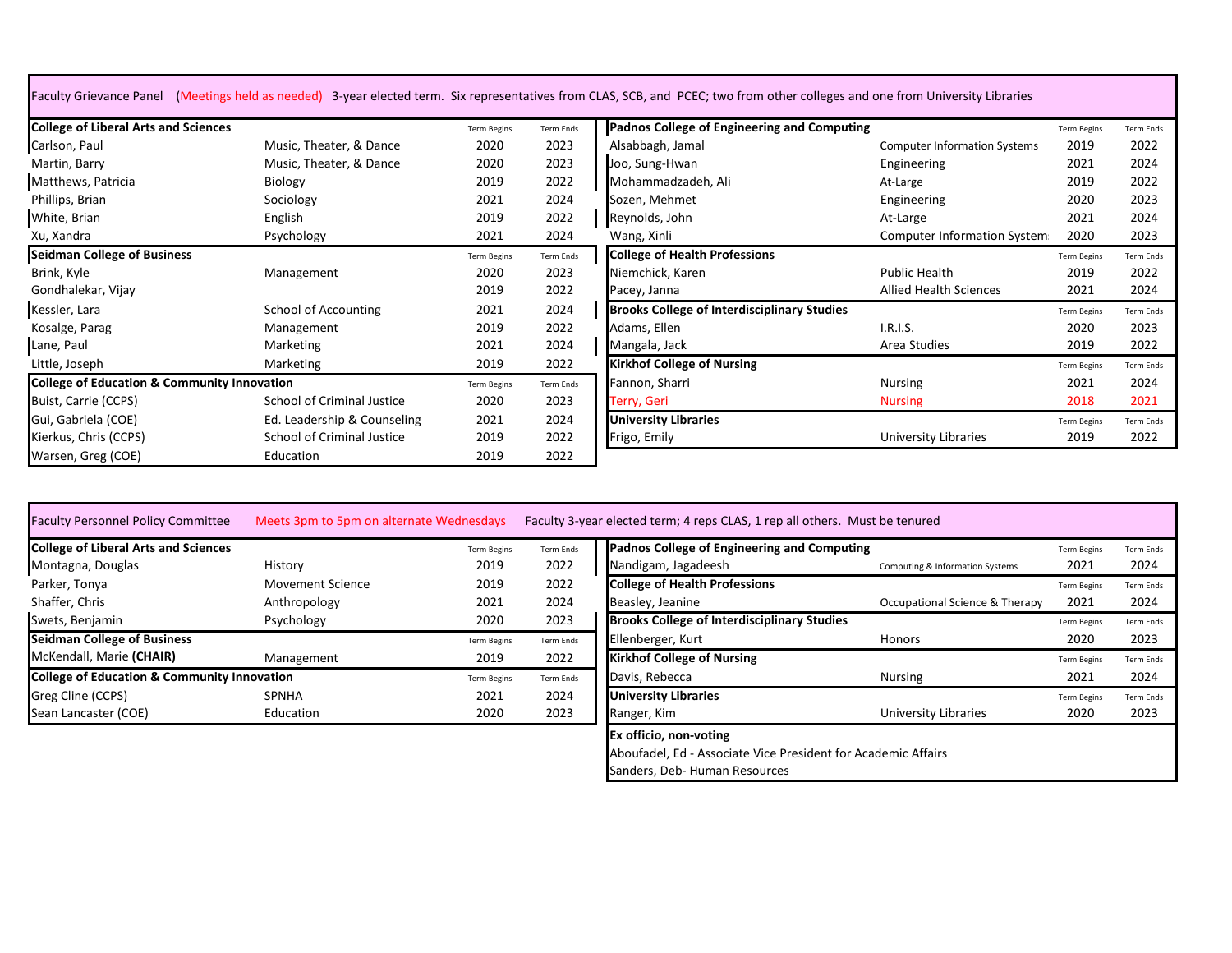| <b>College of Liberal Arts and Sciences</b>            |                       | <b>Term Begins</b> | Term Ends | Padnos College of Engineering and Computing                   |                                 | <b>Term Begins</b> | <b>Term Ends</b> |
|--------------------------------------------------------|-----------------------|--------------------|-----------|---------------------------------------------------------------|---------------------------------|--------------------|------------------|
| Anderson, Rachel                                       | English               | 2020               | 2023      | Kurmas, Zach                                                  | Computing & Information Systems | 2021               | 2024             |
| Burns, Larry                                           | Psychology            | 2021               | 2024      | <b>College of Health Professions</b>                          |                                 | <b>Term Begins</b> | <b>Term Ends</b> |
| Hollister, Robert (CHAIR)                              | Biology               | 2021               | 2024      | Rose, Jon                                                     | Physical Therapy & Ath. Trng    | 2021               | 2024             |
| Graham, Doug                                           | <b>BMS</b>            | 2019               | 2022      | <b>Brooks College of Interdisciplinary Studies</b>            |                                 | <b>Term Begins</b> | <b>Term Ends</b> |
| Murphy, Paul                                           | History               | 2020               | 2023      | Goerisch, Denise                                              | Liberal Studies                 | 2021               | 2024             |
| Stephenson, Paul                                       | <b>Statistics</b>     | 2021               | 2024      | <b>Kirkhof College of Nursing</b>                             |                                 | <b>Term Begins</b> | <b>Term Ends</b> |
| Vallery, Richard                                       | Physics               | 2019               | 2022      | Houghton-Rahrig, Lori                                         | <b>Nursing</b>                  | 2021               | 2024             |
| <b>Seidman College of Business</b>                     |                       | <b>Term Begins</b> | Term Ends | <b>University Libraries</b>                                   |                                 | <b>Term Begins</b> | <b>Term Ends</b> |
| Dimkoff, Gregg                                         | Finance               | 2017               | 2023      | Rosener, Ashley                                               | <b>University Libraries</b>     | 2020               | 2023             |
| Muller, Leslie                                         | School of Accounting  | 2021               | 2024      | <b>Student Senate Representative</b>                          |                                 | <b>Term Begins</b> | <b>Term Ends</b> |
| <b>College of Education &amp; Community Innovation</b> |                       | <b>Term Begins</b> | Term Ends | Byers, Taegan                                                 |                                 | 2021               | 2022             |
| Smith, Steve (CCPS)                                    | School of Social Work | 2020               | 2023      | <b>Graduate Student Representative</b>                        |                                 | 2021               | 2022             |
| Stolle, Elizabeth (COE)                                | Education             | 2020               | 2023      | <b>Ex officio, non-voting</b>                                 |                                 |                    |                  |
|                                                        |                       |                    |           | Bowen, Bonnie - Associate Vice President for Academic Affairs |                                 |                    |                  |

Pew Faculty Teaching and Learning Center Advisory Committee Meets 1pm to 3pm one Monday per month Faculty 3-year elected term; 4 reps CLAS, 1 rep all others.

| College of Liberal Arts and Sciences                   |                              | <b>Term Begins</b> | Term Ends | Padnos College of Engineering and Computing        |                               | <b>Term Begins</b> | Term End |
|--------------------------------------------------------|------------------------------|--------------------|-----------|----------------------------------------------------|-------------------------------|--------------------|----------|
| Brown, Dan                                             | English                      | 2019               | 2022      | DeVries, Byron                                     | Computing & Information Syst  | 2020               | 2023     |
| Chen, Jing                                             | Psychology                   | 2020               | 2023      | <b>College of Health Professions</b>               |                               | <b>Term Begins</b> | Term End |
| Fernandez-Florez, Carmen                               | Modern Language & Literature | 2021               | 2024      | Ryefied, Misti                                     | <b>Allied Health Sciences</b> | 2021               | 2024     |
| Lantz, Andrew                                          | Chemistry                    | 2020               | 2023      | <b>Brooks College of Interdisciplinary Studies</b> |                               | <b>Term Begins</b> | Term End |
| <b>Seidman College of Business</b>                     |                              | <b>Term Begins</b> | Term Ends | Riley Mukavetz, Andrea (Co-Chair)                  | Liberal Studies               | 2019               | 2022     |
| Gondhalekar, Vijay                                     | Finance                      | 2021               | 2024      | <b>Kirkhof College of Nursing</b>                  |                               | <b>Term Begins</b> | Term End |
| <b>College of Education &amp; Community Innovation</b> |                              | <b>Term Begins</b> | Term Ends | Fannon, Sherri                                     | Nursing                       | 2021               | 2024     |
| Schuurman, Shelley (CCPS)                              | School of Social Work        | 2019               | 2022      | <b>University Libraries</b>                        |                               | <b>Term Begins</b> | Term End |
| Kang, Leanne (COE) (Co-Chair)                          | Education                    | 2020               | 2023      | Daniels, Jeffrey                                   | University Libraries          | 2020               | 2023     |

| <b>College of Liberal Arts and Sciences</b>            |                              | <b>Term Begins</b> | <b>Term Ends</b> | Padnos College of Engineering and Computing                                        |                               | <b>Term Begins</b> | Term Ends        |
|--------------------------------------------------------|------------------------------|--------------------|------------------|------------------------------------------------------------------------------------|-------------------------------|--------------------|------------------|
| Brown, Dan                                             | English                      | 2019               | 2022             | DeVries, Byron                                                                     | Computing & Information Syst  | 2020               | 2023             |
| Chen, Jing                                             | Psychology                   | 2020               | 2023             | <b>College of Health Professions</b>                                               |                               | <b>Term Begins</b> | <b>Term Ends</b> |
| Fernandez-Florez, Carmen                               | Modern Language & Literature | 2021               | 2024             | Ryefied, Misti                                                                     | <b>Allied Health Sciences</b> | 2021               | 2024             |
| Lantz, Andrew                                          | Chemistry                    | 2020               | 2023             | <b>Brooks College of Interdisciplinary Studies</b>                                 |                               | <b>Term Begins</b> | Term Ends        |
| <b>Seidman College of Business</b>                     |                              | <b>Term Begins</b> | Term Ends        | Riley Mukavetz, Andrea (Co-Chair)                                                  | Liberal Studies               | 2019               | 2022             |
| Gondhalekar, Vijay                                     | Finance                      | 2021               | 2024             | <b>Kirkhof College of Nursing</b>                                                  |                               | <b>Term Begins</b> | <b>Term Ends</b> |
| <b>College of Education &amp; Community Innovation</b> |                              | <b>Term Begins</b> | Term Ends        | Fannon, Sherri                                                                     | Nursing                       | 2021               | 2024             |
| Schuurman, Shelley (CCPS)                              | School of Social Work        | 2019               | 2022             | <b>University Libraries</b>                                                        |                               | <b>Term Begins</b> | <b>Term Ends</b> |
| Kang, Leanne (COE) (Co-Chair)                          | Education                    | 2020               | 2023             | Daniels, Jeffrey                                                                   | University Libraries          | 2020               | 2023             |
|                                                        |                              |                    |                  | <b>Student Representative</b>                                                      |                               | <b>Term Begins</b> | <b>Term Ends</b> |
|                                                        |                              |                    |                  | <b>Student Senate Representative</b>                                               |                               | 2021               | 2022             |
|                                                        |                              |                    |                  | <b>Graduate Student Representative</b>                                             |                               | 2021               | 2022             |
|                                                        |                              |                    |                  | Ex officio, non-voting                                                             |                               |                    |                  |
|                                                        |                              |                    |                  | Rener, Christine, Vice Provost for Instructional Development & Innovation Director |                               |                    |                  |
|                                                        |                              |                    |                  | Stieler, Kathryn, Faculty Fellow                                                   |                               |                    |                  |
|                                                        |                              |                    |                  | Stow Bolea, Patricia, Faculty Fellow                                               |                               |                    |                  |
|                                                        |                              |                    |                  | <b>Information Technology representative</b>                                       |                               |                    |                  |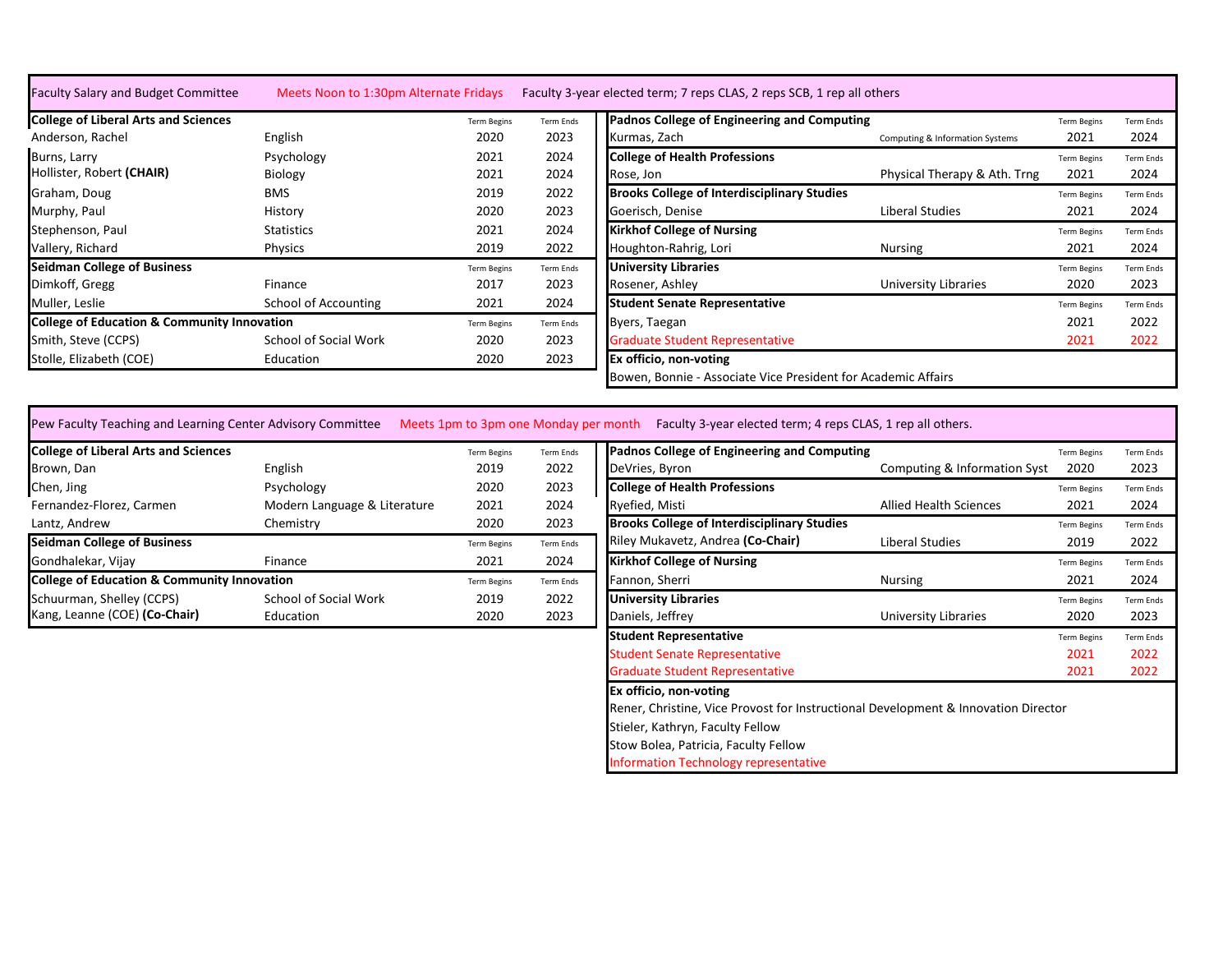| <b>General Education Committee</b>                     | Meets Mondays 2:30-4:30pm |                    |                  | Faculty 3-year elected term; 9 reps CLAS, 1 rep all others |                               |                    |                  |
|--------------------------------------------------------|---------------------------|--------------------|------------------|------------------------------------------------------------|-------------------------------|--------------------|------------------|
| <b>College of Liberal Arts and Sciences</b>            |                           | <b>Term Begins</b> | Term Ends        | Padnos College of Engineering and Computing                |                               | <b>Term Begins</b> | <b>Term Ends</b> |
| Alrehh, Abdullah                                       | Sociology                 | 2019               | 2022             | Adams, Robert (CHAIR)                                      |                               | 2021               | 2022             |
| Curtiss, Phyllis                                       | Statistics                | 2020               | 2023             | Patel, Rajvardnan                                          |                               | 2021               | 2024             |
| Drake, Brian                                           | <b>Mathematics</b>        | 2019               | 2022             | <b>College of Health Professions</b>                       |                               | <b>Term Begins</b> | <b>Term Ends</b> |
| Gottleib, Gabriele                                     | History                   | 2021               | 2024             | Sutliffe, Chad                                             | <b>Allied Health Sciences</b> | 2019               | 2022             |
| Lou, Leon                                              | Psychology                | 2020               | 2023             | <b>Brooks College of Interdisciplinary Studies</b>         |                               | <b>Term Begins</b> | <b>Term Ends</b> |
| Malaret, Dennis                                        | Sociology                 | 2019               | 2022             | Peterson, Rachel (sub F'21                                 | Liberal Studies               | 2019               | 2022             |
| Rozema, Robert                                         | English                   | 2020               | 2023             | <b>Kirkhof College of Nursing</b>                          |                               | <b>Term Begins</b> | <b>Term Ends</b> |
| Stolley, Amy                                           | Writing                   | 2021               | 2024             | Chappel, Heather                                           | <b>Nursing</b>                | 2021               | 2024             |
| Thorpe, Patrick                                        | Biology                   | 2019               | 2022             | <b>University Libraries</b>                                |                               | <b>Term Begins</b> | Term Ends        |
| <b>Seidman College of Business</b>                     |                           | <b>Term Begins</b> | Term Ends        | Hobscheid, Mayba                                           | University Libraries          | 2019               | 2022             |
| Danko, Dori                                            | School of Accounting      | 2019               | 2022             | <b>Student Senate Representative</b>                       |                               | <b>Term Begins</b> | Term Ends        |
| <b>College of Education &amp; Community Innovation</b> |                           | <b>Term Begins</b> | <b>Term Ends</b> | <b>Student Senate Representative</b>                       |                               | 2021               | 2022             |
| Nichols, Emily (CCPS)                                  | School of Social Work     | 2019               | 2022             | Ex officio, non-voting                                     |                               |                    |                  |
| Pickett, Linda (COE)                                   | Education                 | 2020               | 2023             | Griffin, Carol "Griff" - General Education Director        |                               |                    |                  |

| <b>Graduate Council</b>                                | 3 year term           | Meetings held on Fridays 9am to 11am |           | 2 representatives from each college                |                               |                    |                  |
|--------------------------------------------------------|-----------------------|--------------------------------------|-----------|----------------------------------------------------|-------------------------------|--------------------|------------------|
| <b>College of Liberal Arts and Sciences</b>            |                       | <b>Term Begins</b>                   | Term Ends | Padnos College of Engineering and Computing        |                               | <b>Term Begins</b> | <b>Term Ends</b> |
| Campbell, Amy (CHAIR)                                  | Psychology            | 2019                                 | 2022      | Cao, Xiang                                         | Computing & Info. Systems     | 2021               | 2024             |
| Staves, Mark                                           | <b>Biology</b>        | 2021                                 | 2024      | Choudhuri, Shabbir                                 | Engineering                   | 2020               | 2023             |
| <b>Seidman College of Business</b>                     |                       | <b>Term Begins</b>                   | Term Ends | <b>College of Health Professions</b>               |                               | <b>Term Begins</b> | <b>Term Ends</b> |
| Kessler, Lara                                          | School of Accounting  | 2021                                 | 2024      | Parker, Tonya                                      | Physical Therapy & Ath. Trng  | 2019               | 2022             |
| Pope, Jennifer                                         | Marketing             | 2020                                 | 2023      | Karasinski, Courtney                               | <b>Communication Sciences</b> | 2021               | 2024             |
| <b>College of Education &amp; Community Innovation</b> |                       | <b>Term Begins</b>                   | Term Ends | <b>Brooks College of Interdisciplinary Studies</b> |                               | <b>Term Begins</b> | <b>Term Ends</b> |
| Bultsma, Shawn (COE)                                   | Teaching & Learning   | 2021                                 | 2024      | vacant                                             |                               | 2021               | 2023             |
| Harris, Monica (COE)                                   | Teaching & Learning   | 2020                                 | 2023      | Wendland-Lui, Joel                                 | I.R.I.S.                      | 2019               | 2022             |
| Jelier, Richard (CCPS)                                 | <b>SPHNA</b>          | 2019                                 | 2022      | <b>Kirkhof College of Nursing</b>                  |                               | <b>Term Begins</b> | <b>Term Ends</b> |
| Mulder, Cray (CCPS)                                    | School of Social Work | 2021                                 | 2024      | Conrad, Dianne                                     | <b>Nursing</b>                | 2019               | 2022             |

|                    | <b>Fridays 9am to 11am</b> | 2 representatives from each college                             |                               |                    |                  |  |  |  |  |
|--------------------|----------------------------|-----------------------------------------------------------------|-------------------------------|--------------------|------------------|--|--|--|--|
| <b>Term Begins</b> | Term Ends                  | <b>Padnos College of Engineering and Computing</b>              |                               | <b>Term Begins</b> | <b>Term Ends</b> |  |  |  |  |
| 2019               | 2022                       | Cao, Xiang                                                      | Computing & Info. Systems     | 2021               | 2024             |  |  |  |  |
| 2021               | 2024                       | Choudhuri, Shabbir                                              | Engineering                   | 2020               | 2023             |  |  |  |  |
| <b>Term Begins</b> | <b>Term Ends</b>           | <b>College of Health Professions</b>                            |                               | <b>Term Begins</b> | Term Ends        |  |  |  |  |
| 2021               | 2024                       | Parker, Tonya                                                   | Physical Therapy & Ath. Trng  | 2019               | 2022             |  |  |  |  |
| 2020               | 2023                       | Karasinski, Courtney                                            | <b>Communication Sciences</b> | 2021               | 2024             |  |  |  |  |
| <b>Term Begins</b> | <b>Term Ends</b>           | <b>Brooks College of Interdisciplinary Studies</b>              |                               | <b>Term Begins</b> | <b>Term Ends</b> |  |  |  |  |
| 2021               | 2024                       | vacant                                                          |                               | 2021               | 2023             |  |  |  |  |
| 2020               | 2023                       | Wendland-Lui, Joel                                              | I.R.I.S.                      | 2019               | 2022             |  |  |  |  |
| 2019               | 2022                       | <b>Kirkhof College of Nursing</b>                               |                               | <b>Term Begins</b> | <b>Term Ends</b> |  |  |  |  |
| 2021               | 2024                       | Conrad, Dianne                                                  | <b>Nursing</b>                | 2019               | 2022             |  |  |  |  |
|                    |                            | McKay, Anne                                                     | <b>Nursing</b>                | 2021               | 2024             |  |  |  |  |
|                    |                            | <b>University Libraries</b>                                     |                               | <b>Term Begins</b> | Term Ends        |  |  |  |  |
|                    |                            | Harvey, Barbara                                                 | <b>University Libraries</b>   | 2019               | 2022             |  |  |  |  |
|                    |                            | Jeffrryes, Jon                                                  | <b>University Libraries</b>   | 2021               | 2024             |  |  |  |  |
|                    |                            | <b>Graduate Student Representatives</b>                         |                               |                    |                  |  |  |  |  |
|                    |                            | <b>Graduate Student Representative</b>                          |                               | 2021               | 2022             |  |  |  |  |
|                    |                            | <b>Graduate Student Representative</b>                          |                               | 2021               | 2022             |  |  |  |  |
|                    |                            | Ex officio, non-voting                                          |                               |                    |                  |  |  |  |  |
|                    |                            | Potteiger, Jeffrey - Graduate Dean                              |                               |                    |                  |  |  |  |  |
|                    |                            | Schendel, Ellen - Associate Vice President for Academic Affairs |                               |                    |                  |  |  |  |  |
|                    |                            | Wells, Pam - Associate Vice President and Registrar             |                               |                    |                  |  |  |  |  |
|                    |                            | James-Heer, Tracey - Admissions designee                        |                               |                    |                  |  |  |  |  |
|                    |                            | Jonaitis, Simone, Adult & Continuing Studies                    |                               |                    |                  |  |  |  |  |
|                    |                            | Lipnicki, Steve - Pew Student Services designee                 |                               |                    |                  |  |  |  |  |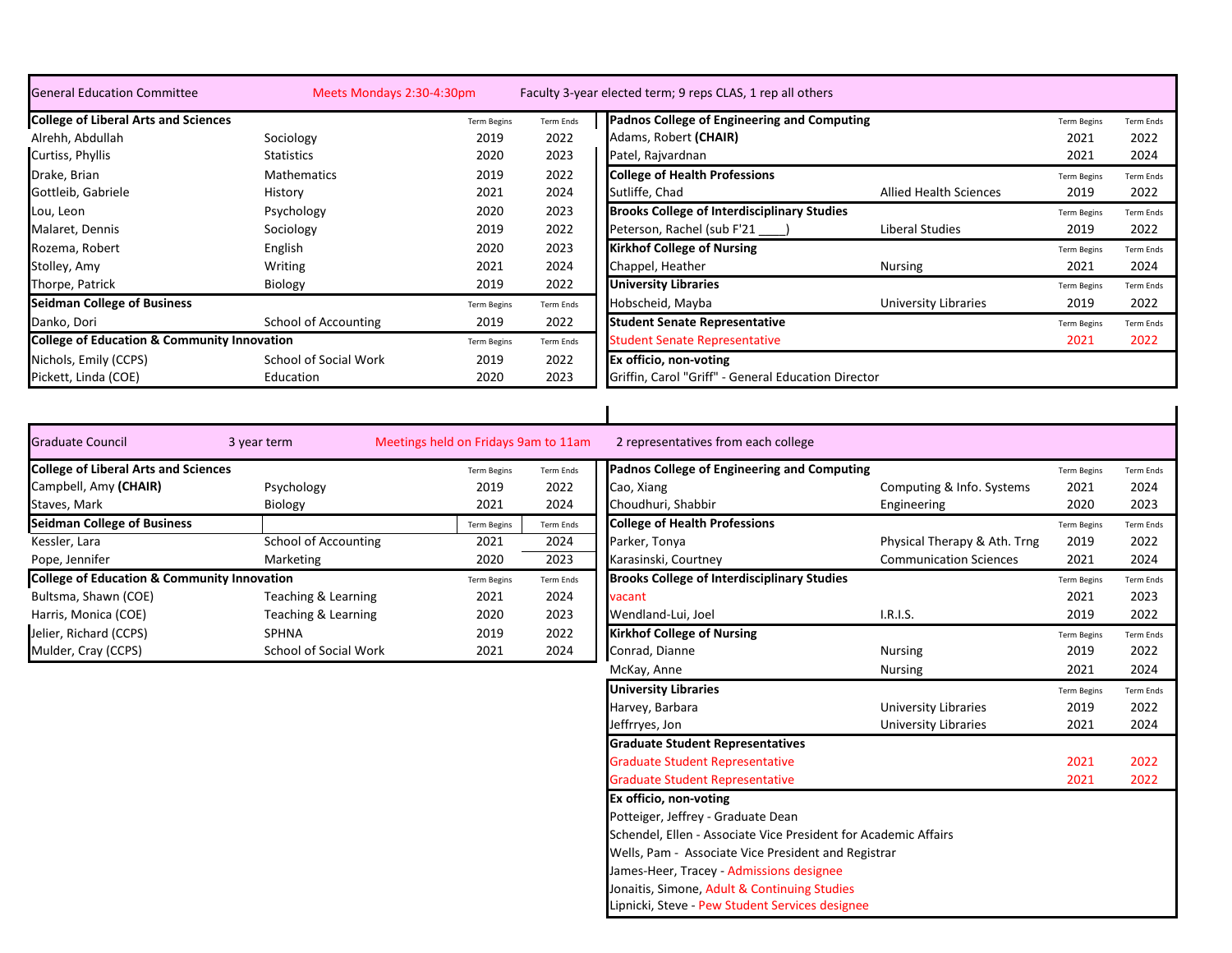| International Education Committee           | Meets three to four times a semester                   |                    |           | Faculty 3-year elected term; 4 reps CLAS, 1 rep all others. |                           |                    |                  |  |
|---------------------------------------------|--------------------------------------------------------|--------------------|-----------|-------------------------------------------------------------|---------------------------|--------------------|------------------|--|
| <b>College of Liberal Arts and Sciences</b> |                                                        | <b>Term Begins</b> | Term Ends | Padnos College of Engineering and Computing                 |                           | <b>Term Begins</b> | <b>Term Ends</b> |  |
| Nyamai, Priscilla                           | Biology                                                | 2021               | 2024      | Bhuse, Vijay                                                | Computing & Info Systems  | 2020               | 2023             |  |
| Pozzi, Gabriela                             | Modern Language & Literature                           | 2021               | 2024      | <b>College of Health Professions</b>                        |                           | <b>Term Begins</b> | <b>Term Ends</b> |  |
| Shupe, Ellen                                | Psychology                                             | 2019               | 2022      | Vaughn, Dana                                                | <b>Medical Laboratory</b> | 2020               | 2023             |  |
| Stillerman, Joel                            | Sociology                                              | 2020               | 2023      | <b>Brooks College of Interdisciplinary Studies</b>          |                           | <b>Term Begins</b> | <b>Term Ends</b> |  |
| <b>Seidman College of Business</b>          |                                                        | <b>Term Begins</b> | Term Ends | Eddens, Aaron                                               | Area & Global Studies     | 2021               | 2023             |  |
| Fenik, Anton                                | <b>Marketing</b>                                       | 2019               | 2022      | <b>Kirkhof College of Nursing</b>                           |                           | <b>Term Begins</b> | <b>Term Ends</b> |  |
|                                             | <b>College of Education &amp; Community Innovation</b> |                    | Term Ends | Riley, Kellie                                               | <b>Nursing</b>            | 2020               | 2023             |  |
| Lee, Jina (CCPS)                            | School of Criminal Justice                             | 2021               | 2024      | <b>University Libraries</b>                                 |                           | <b>Term Begins</b> | <b>Term Ends</b> |  |
| Williams, Olivia (COE)                      | Education                                              | 2019               | 2022      | Dirking, Amber                                              | University Libraries      | 2021               | 2024             |  |
|                                             |                                                        |                    |           | let de la provincia de la provincia de                      |                           |                    |                  |  |

| nester             |                  | Faculty 3-year elected term; 4 reps CLAS, 1 rep all others.           |                           |                    |                  |
|--------------------|------------------|-----------------------------------------------------------------------|---------------------------|--------------------|------------------|
| <b>Term Begins</b> | Term Ends        | Padnos College of Engineering and Computing                           |                           | <b>Term Begins</b> | <b>Term Ends</b> |
| 2021               | 2024             | Bhuse, Vijay                                                          | Computing & Info Systems  | 2020               | 2023             |
| 2021               | 2024             | <b>College of Health Professions</b>                                  |                           | <b>Term Begins</b> | <b>Term Ends</b> |
| 2019               | 2022             | Vaughn, Dana                                                          | <b>Medical Laboratory</b> | 2020               | 2023             |
| 2020               | 2023             | <b>Brooks College of Interdisciplinary Studies</b>                    |                           | <b>Term Begins</b> | <b>Term Ends</b> |
| <b>Term Begins</b> | <b>Term Ends</b> | Eddens, Aaron                                                         | Area & Global Studies     | 2021               | 2023             |
| 2019               | 2022             | <b>Kirkhof College of Nursing</b>                                     |                           | <b>Term Begins</b> | Term Ends        |
| <b>Term Begins</b> | <b>Term Ends</b> | Riley, Kellie                                                         | <b>Nursing</b>            | 2020               | 2023             |
| 2021               | 2024             | <b>University Libraries</b>                                           |                           | <b>Term Begins</b> | Term Ends        |
| 2019               | 2022             | Dirking, Amber                                                        | University Libraries      | 2021               | 2024             |
|                    |                  | <b>Student Representatives</b>                                        |                           | <b>Term Begins</b> | Term Ends        |
|                    |                  | Lindberg, Fin                                                         |                           | 2021               | 2022             |
|                    |                  | <b>International Student Association Student</b>                      |                           | 2021               | 2022             |
|                    |                  | At-Large / Other                                                      |                           |                    |                  |
|                    |                  | Area Studies Program Faculty (selected by the programs)               |                           |                    |                  |
|                    |                  | Modern Languages & Literatures Faculty (selected by the department)   |                           |                    |                  |
|                    |                  | Borst, Joan - Study Abroad Program Director (selected by Provost)     |                           |                    |                  |
|                    |                  | Ex officio, non-voting                                                |                           |                    |                  |
|                    |                  | Morrissey, Becca, Director, Study Abroad & International Partnerships |                           |                    |                  |
|                    |                  |                                                                       |                           |                    |                  |

| Lift Management Committee                              | Meets every two weeks as needed |                    |           | 6 faculty are appointed by UAS for 3-year staggererd terms |                    |                   |  |  |
|--------------------------------------------------------|---------------------------------|--------------------|-----------|------------------------------------------------------------|--------------------|-------------------|--|--|
| <b>College of Liberal Arts and Sciences</b>            |                                 | <b>Term Begins</b> | Term Ends | Padnos College of Engineering and Computing                | <b>Term Begins</b> | Term Ends         |  |  |
| Flandreau, Elizabeth                                   | Psychology                      | 2021               | 2024      |                                                            |                    |                   |  |  |
| Kurby, Chris (Co-Chair)                                | Psychology                      | 2020               | 2023      | <b>College of Health Professions</b>                       | <b>Term Begins</b> | Term Ends         |  |  |
| Rothstein, Jeff (Co-Chair)                             | Sociology                       | 2019               | 2022      |                                                            |                    |                   |  |  |
| <b>Seidman College of Business</b>                     |                                 | <b>Term Begins</b> | Term Ends | <b>Brooks College of Interdisciplinary Studies</b>         | <b>Term Begins</b> | Term Ends         |  |  |
| Sicilian, Paul                                         | Economics                       | 2017               | 2022      | <b>IRIS</b><br>McKee, Kimberly [sabbatical replacement]    | 2020               | 2023              |  |  |
| <b>College of Education &amp; Community Innovation</b> |                                 | <b>Term Begins</b> | Term Ends | Denish Goerisch (IRIS)]                                    |                    |                   |  |  |
| Huang, Lihua (CCPS)                                    | School of Social Work           | 2021               | 2024      | <b>Kirkhof College of Nursing</b>                          | <b>Term Begins</b> | Term Ends         |  |  |
|                                                        |                                 |                    |           |                                                            |                    |                   |  |  |
|                                                        |                                 |                    |           | <b>University Libraries</b>                                | <b>Term Begins</b> | Term Ends         |  |  |
|                                                        |                                 |                    |           | <b>Student Representative</b>                              | <b>Term Begins</b> |                   |  |  |
|                                                        |                                 |                    |           | Wilson, Jamie                                              | 2021               | Term Ends<br>2022 |  |  |
|                                                        |                                 |                    |           |                                                            |                    |                   |  |  |
|                                                        |                                 |                    |           | Ex officio, non-voting                                     |                    |                   |  |  |
|                                                        |                                 |                    |           | Aboufadel, Ed - Associate VP for Academic Affairs          |                    |                   |  |  |
|                                                        |                                 |                    |           | Batty, Philip - AVP, Institutional Analysis                |                    |                   |  |  |
|                                                        |                                 |                    |           | Kang, Leanne - Co-Chair, FTLCAC                            |                    |                   |  |  |
|                                                        |                                 |                    |           | Riley Mukavetz, Andrea -Co-Chair, FTLCAC                   |                    |                   |  |  |
|                                                        |                                 |                    |           |                                                            |                    |                   |  |  |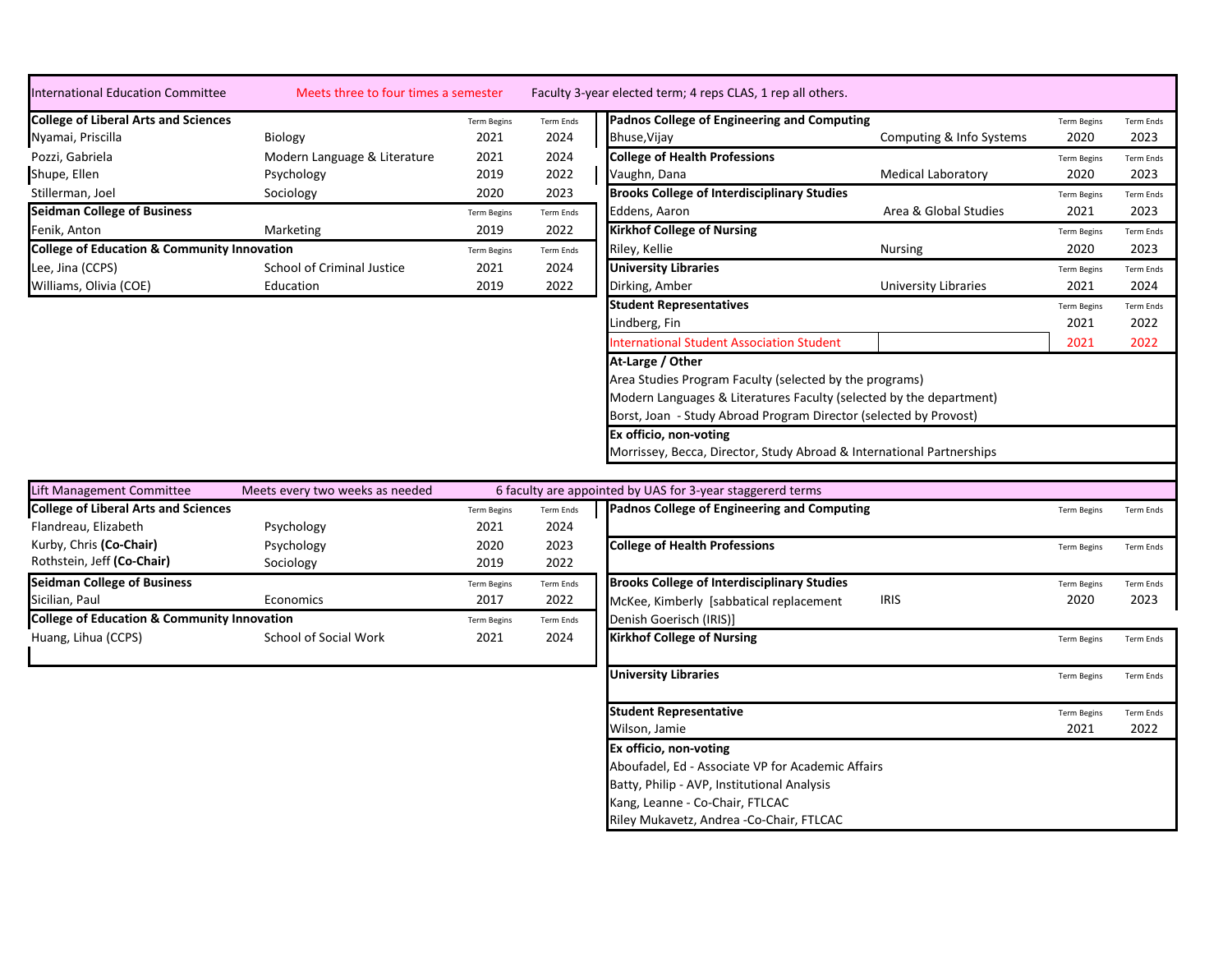| <b>Outstanding Service Award Committee</b>             |                        |                    |                  | No formal meetings; business conducted electronically in Fall semester                            |                              |                    |                  |
|--------------------------------------------------------|------------------------|--------------------|------------------|---------------------------------------------------------------------------------------------------|------------------------------|--------------------|------------------|
| <b>College of Liberal Arts and Sciences</b>            |                        | <b>Term Begins</b> | <b>Term Ends</b> | Padnos College of Engineering and Computing                                                       |                              | <b>Term Begins</b> | <b>Term Ends</b> |
| Karabinus, Alisha                                      | Writing                | 2021               | 2024             | Nandigam, Jagadeesh                                                                               | Computing & Info Systems     | 2019               | 2022             |
| <b>Seidman College of Business</b>                     |                        | <b>Term Begins</b> | <b>Term Ends</b> | <b>College of Health Professions</b>                                                              |                              | <b>Term Begins</b> | <b>Term Ends</b> |
| Kessler, Lara                                          | School of Accounting   | 2019               | 2022             | Stickler, Laurie                                                                                  | Physical Therapy & Ath. Trng | 2019               | 2022             |
| <b>College of Education &amp; Community Innovation</b> |                        | <b>Term Begins</b> | <b>Term Ends</b> | <b>Brooks College of Interdisciplinary Studies</b>                                                |                              | <b>Term Begins</b> | <b>Term Ends</b> |
| Bishop, Joshua (CCPS)                                  | School of Social Work  | 2020               | 2023             | Adams, Ellen                                                                                      | <b>Honors</b>                | 2019               | 2022             |
| Gu, Wei (COE)                                          | Education              | 2019               | 2022             | <b>Kirkhof College of Nursing</b>                                                                 |                              | <b>Term Begins</b> | <b>Term Ends</b> |
|                                                        |                        |                    |                  | Hughes-Carter, Della                                                                              | <b>Nursing</b>               | 2021               | 2024             |
|                                                        |                        |                    |                  | <b>University Libraries</b>                                                                       |                              | <b>Term Begins</b> | <b>Term Ends</b> |
|                                                        |                        |                    |                  | Rupinski, Leigh                                                                                   | <b>University Libraries</b>  | 2020               | 2023             |
|                                                        |                        |                    |                  | Student Representatives selected by Student Senate (2)                                            |                              | <b>Term Begins</b> | <b>Term Ends</b> |
|                                                        |                        |                    |                  | Byers, Taegan                                                                                     |                              | 2021               | 2022             |
|                                                        |                        |                    |                  | <b>Student Senate Representative</b>                                                              |                              | 2021               | 2022             |
|                                                        |                        |                    |                  | Ex officio, non-voting                                                                            |                              |                    |                  |
|                                                        |                        |                    |                  | Albrecht, Mary - Provost designee                                                                 |                              |                    |                  |
|                                                        |                        |                    |                  |                                                                                                   |                              |                    |                  |
| Research and Development Committee                     |                        |                    |                  | 3 year term (7 reps CLAS; 2 reps SCB; 1 rep from each remaining college and University Libraries) |                              |                    |                  |
| <b>College of Liberal Arts and Sciences</b>            |                        | <b>Term Begins</b> | Term Ends        | Padnos College of Engineering and Computing                                                       |                              | <b>Term Begins</b> | <b>Term Ends</b> |
| Deaner, Robert                                         | Psychology             | 2019               | 2022             | Dulimarta, Hans                                                                                   | Computing & Info. Systems    | 2021               | 2024             |
| the following the content of the                       | million and a state of | 2022               | 2022             | <b>Additional continuation in the continued</b>                                                   |                              |                    |                  |

| Holder, Benjamin<br>2023<br>Physics<br>2020<br>Horrocks, Caitlin<br>Shoemaker, Michael<br>2022<br>2019<br>Writing<br>Lord, Richard<br>2022<br>Chemistry<br>2019<br>Riley-Mukavetz, Andrea<br>Partridge, Charlyn<br>2023<br>2020<br>AWRI<br>Renkema, Kristin<br><b>Biomedical Science</b><br>2024<br>2021<br>Sherman, Ross<br>2024<br>Spoelstra, Sandy<br>2021<br><b>Movement Science</b><br><b>Seidman College of Business</b><br><b>University Libraries</b><br>Term Ends<br><b>Term Begins</b><br>2022<br>Chang, George<br>2019<br>Ruen, Matt<br>Finance<br>Ex officio, non-voting<br>Sopariwala, Parvez<br>School of Accounting<br>2023<br>2020<br><b>College of Education &amp; Community Innovation</b><br><b>Term Begins</b><br>Term Ends<br><b>School of Criminal Justice</b><br>Cwick, Jacklyn (CCPS)<br>2022<br>2019<br>Bailey-Fakhoury, Chasity (COE)<br><b>Education Foundations</b><br>2020<br>2017 | Deaner, Robert | Psychology | 2019 | 2022 | Dulimarta, Hans                     |
|-----------------------------------------------------------------------------------------------------------------------------------------------------------------------------------------------------------------------------------------------------------------------------------------------------------------------------------------------------------------------------------------------------------------------------------------------------------------------------------------------------------------------------------------------------------------------------------------------------------------------------------------------------------------------------------------------------------------------------------------------------------------------------------------------------------------------------------------------------------------------------------------------------------------|----------------|------------|------|------|-------------------------------------|
|                                                                                                                                                                                                                                                                                                                                                                                                                                                                                                                                                                                                                                                                                                                                                                                                                                                                                                                 |                |            |      |      | <b>College of Health Profession</b> |
|                                                                                                                                                                                                                                                                                                                                                                                                                                                                                                                                                                                                                                                                                                                                                                                                                                                                                                                 |                |            |      |      |                                     |
|                                                                                                                                                                                                                                                                                                                                                                                                                                                                                                                                                                                                                                                                                                                                                                                                                                                                                                                 |                |            |      |      | <b>Brooks College of Interdisci</b> |
|                                                                                                                                                                                                                                                                                                                                                                                                                                                                                                                                                                                                                                                                                                                                                                                                                                                                                                                 |                |            |      |      |                                     |
|                                                                                                                                                                                                                                                                                                                                                                                                                                                                                                                                                                                                                                                                                                                                                                                                                                                                                                                 |                |            |      |      | <b>Kirkhof College of Nursing</b>   |
|                                                                                                                                                                                                                                                                                                                                                                                                                                                                                                                                                                                                                                                                                                                                                                                                                                                                                                                 |                |            |      |      |                                     |
|                                                                                                                                                                                                                                                                                                                                                                                                                                                                                                                                                                                                                                                                                                                                                                                                                                                                                                                 |                |            |      |      |                                     |
|                                                                                                                                                                                                                                                                                                                                                                                                                                                                                                                                                                                                                                                                                                                                                                                                                                                                                                                 |                |            |      |      |                                     |
|                                                                                                                                                                                                                                                                                                                                                                                                                                                                                                                                                                                                                                                                                                                                                                                                                                                                                                                 |                |            |      |      |                                     |
|                                                                                                                                                                                                                                                                                                                                                                                                                                                                                                                                                                                                                                                                                                                                                                                                                                                                                                                 |                |            |      |      | Smart, Robert - Executive Di        |
|                                                                                                                                                                                                                                                                                                                                                                                                                                                                                                                                                                                                                                                                                                                                                                                                                                                                                                                 |                |            |      |      | <b>Provost or Provost Designee</b>  |
|                                                                                                                                                                                                                                                                                                                                                                                                                                                                                                                                                                                                                                                                                                                                                                                                                                                                                                                 |                |            |      |      |                                     |

| <b>College of Liberal Arts and Sciences</b>            |                            | <b>Term Begins</b> | <b>Term Ends</b> | Padnos College of Engineering and Computing        |                              | <b>Term Begins</b> | Term Ends        |
|--------------------------------------------------------|----------------------------|--------------------|------------------|----------------------------------------------------|------------------------------|--------------------|------------------|
| Deaner, Robert                                         | Psychology                 | 2019               | 2022             | Dulimarta, Hans                                    | Computing & Info. Systems    | 2021               | 2024             |
| Holder, Benjamin                                       | Physics                    | 2020               | 2023             | <b>College of Health Professions</b>               |                              | <b>Term Begins</b> | <b>Term Ends</b> |
| Horrocks, Caitlin                                      | Writing                    | 2019               | 2022             | Shoemaker, Michael                                 | Physical Therapy & Ath. Trng | 2020               | 2023             |
| Lord, Richard                                          | Chemistry                  | 2019               | 2022             | <b>Brooks College of Interdisciplinary Studies</b> |                              | <b>Term Begins</b> | Term Ends        |
| Partridge, Charlyn                                     | AWRI                       | 2020               | 2023             | Riley-Mukavetz, Andrea                             |                              | 2021               | 2022             |
| Renkema, Kristin                                       | <b>Biomedical Science</b>  | 2021               | 2024             | <b>Kirkhof College of Nursing</b>                  |                              | <b>Term Begins</b> | <b>Term Ends</b> |
| Sherman, Ross                                          | <b>Movement Science</b>    | 2021               | 2024             | Spoelstra, Sandy                                   | Nursing                      | 2020               | 2023             |
| <b>Seidman College of Business</b>                     |                            | <b>Term Begins</b> | Term Ends        | <b>University Libraries</b>                        |                              | <b>Term Begins</b> | Term Ends        |
| Chang, George                                          | Finance                    | 2019               | 2022             | Ruen, Matt                                         | <b>University Libraries</b>  | 2020               | 2023             |
| Sopariwala, Parvez                                     | School of Accounting       | 2020               | 2023             | <b>Ex officio, non-voting</b>                      |                              |                    |                  |
| <b>College of Education &amp; Community Innovation</b> |                            | <b>Term Begins</b> | Term Ends        | Smart, Robert - Executive Director, CSCE           |                              |                    |                  |
| Cwick, Jacklyn (CCPS)                                  | School of Criminal Justice | 2019               | 2022             | <b>Provost or Provost Designee</b>                 |                              |                    |                  |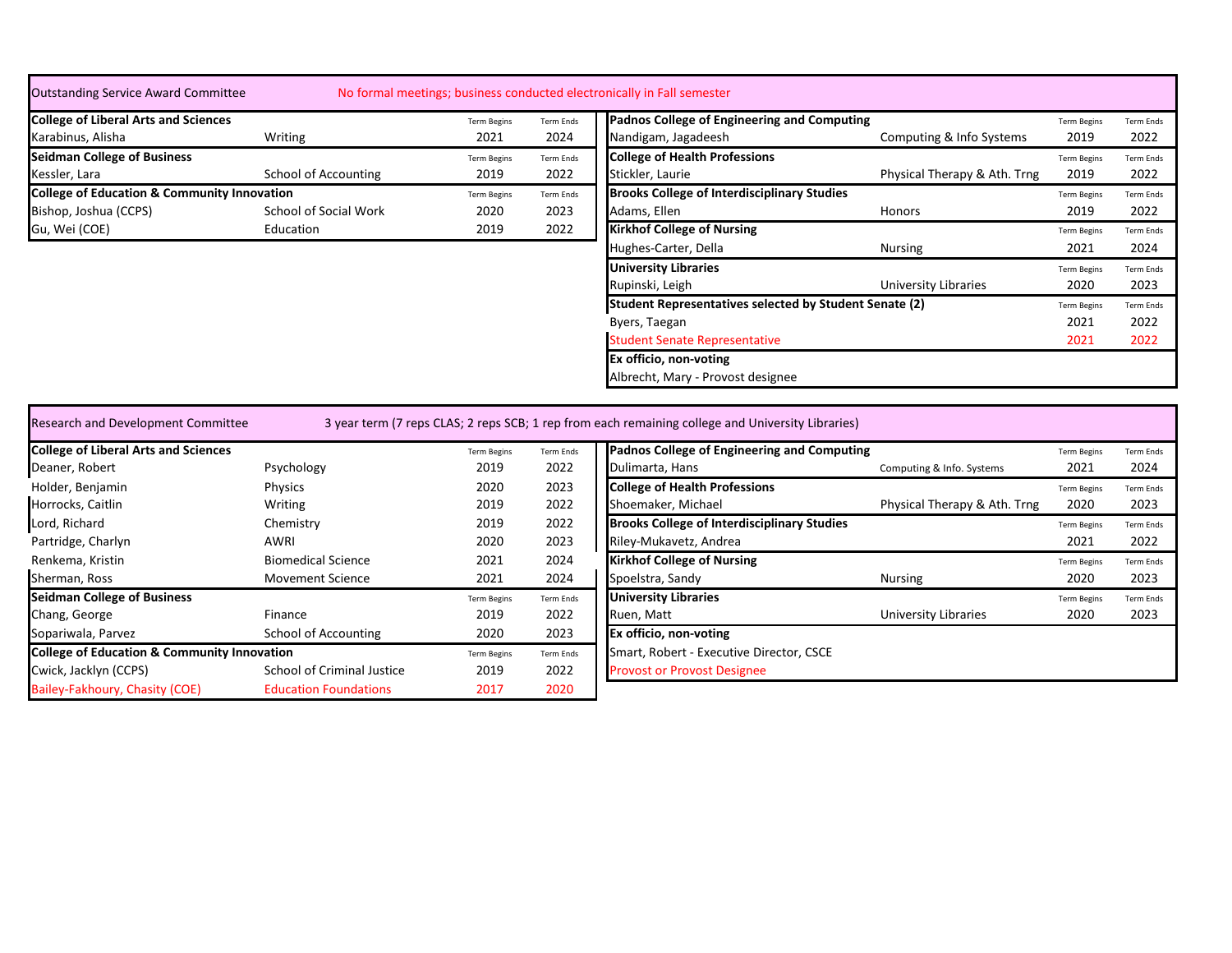| Undergraduate Research Council                         | Meets monthly during Fall semester; potentially weekly in Winter semester |                    |                  | 3 year term                                                          |                                    |                    |                  |
|--------------------------------------------------------|---------------------------------------------------------------------------|--------------------|------------------|----------------------------------------------------------------------|------------------------------------|--------------------|------------------|
| <b>College of Liberal Arts and Sciences</b>            |                                                                           | <b>Term Begins</b> | Term Ends        | Padnos College of Engineering and Computing                          |                                    | <b>Term Begins</b> | Term Ends        |
| Friedlmeier, Mihaela                                   | Psychology                                                                | 2020               | 2023             | Carrier, Erin                                                        | Computing & Info. Systems          | 2020               | 2023             |
| Glass, Stephen                                         | <b>Movement Science</b>                                                   | 2021               | 2024             | <b>College of Health Professions</b>                                 |                                    | <b>Term Begins</b> | <b>Term Ends</b> |
| Hawk, Laura                                            | Chemistry                                                                 | 2020               | 2023             | Geenen, David                                                        | <b>Physician Assistant Studies</b> | 2021               | 2024             |
| Hendges, Kristin                                       | Anthropology                                                              | 2019               | 2022             | <b>Brooks College of Interdisciplinary Studies</b>                   |                                    | <b>Term Begins</b> | <b>Term Ends</b> |
| <b>Seidman College of Business</b>                     |                                                                           | <b>Term Begins</b> | <b>Term Ends</b> | Mayers, Leifa                                                        | WGS                                | 2020               | 2023             |
| Fenik, Anton                                           | Marketing                                                                 | 2020               | 2023             | <b>Kirkhof College of Nursing</b>                                    |                                    | <b>Term Begins</b> | <b>Term Ends</b> |
| <b>College of Education &amp; Community Innovation</b> |                                                                           | <b>Term Begins</b> | Term Ends        | VandenBosch, Melodee                                                 | <b>Health Sciences</b>             | 2019               | 2022             |
| Marson-Reed, Jennifer (CCPS)                           | School of Criminal Justice                                                | 2021               | 2024             | <b>University Libraries</b>                                          |                                    | <b>Term Begins</b> | <b>Term Ends</b> |
| Choi, Beomkyu (B.K.) (COE)                             | Education                                                                 | 2020               | 2023             | Dierking, Amber                                                      | <b>University Libraries</b>        | 2021               | 2024             |
|                                                        |                                                                           |                    |                  | <b>Student Senate Representative</b>                                 |                                    | <b>Term Begins</b> | <b>Term Ends</b> |
|                                                        |                                                                           |                    |                  | Rusch, Aaron                                                         |                                    | 2021               | 2024             |
|                                                        |                                                                           |                    |                  | Ex officio, non-voting                                               |                                    |                    |                  |
|                                                        |                                                                           |                    |                  | Mendoza, Susan (CHAIR)                                               |                                    |                    |                  |
|                                                        |                                                                           |                    |                  |                                                                      |                                    |                    |                  |
| <b>University Assessment Committee</b>                 | Meetings held alternating Mondays 3pm to 5pm                              |                    |                  | Faculty: 3 year term elected Service Unit Representatives: Appointed |                                    |                    |                  |
| <b>College of Liberal Arts and Sciences</b>            |                                                                           | Term Begins        | Term Ends        | Padnos College of Engineering and Computing                          |                                    | <b>Term Begins</b> | <b>Term Ends</b> |
| Besel, Richard                                         | Communications                                                            | 2020               | 2023             | Schymik, Greg                                                        | Computing & Info Systems           | 2019               | 2022             |
| Gulgin, Heather                                        | <b>Movement Science</b>                                                   | 2021               | 2022             | Sung-hawan, Joo                                                      | School of Engineering              | 2020               | 2022             |
| Hasenbank, Jon                                         | <b>Mathematics</b>                                                        | 2019               | 2022             | <b>College of Health Professions</b>                                 |                                    | <b>Term Begins</b> | <b>Term Ends</b> |
| Henderleiter, Julie (CHAIR)                            | Chemistry                                                                 | 2021               | 2024             | Ludwig, Denise                                                       | <b>Communication Sciences</b>      | 2019               | 2022             |
| Oliver, Keith                                          | Physics                                                                   | 2020               | 2023             | MacQuillan, Libby                                                    | <b>Allied Health Sciences</b>      | 2021               | 2024             |
| Palmer, Zsuzsanna                                      | Writing                                                                   | 2021               | 2023             | <b>Brooks College of Interdisciplinary Studies</b>                   |                                    | <b>Term Begins</b> | <b>Term Ends</b> |
| Pettes Guikema, Janel                                  | Modern Lang. & Literatures                                                | 2020               | 2022             | Wampler, Peter                                                       | <b>Honors</b>                      | 2020               | 2023             |
| Shapiro-Shapin, Carolyn                                | History                                                                   | 2020               | 2023             | <b>Kirkhof College of Nursing</b>                                    |                                    | <b>Term Begins</b> | <b>Term Ends</b> |
| Sheffield, Alfred                                      | Modern Lang. & Literatures                                                | 2019               | 2022             | Mupepi, Sylvia                                                       | <b>Nursing</b>                     | 2021               | 2024             |
| Vacant                                                 |                                                                           |                    |                  | <b>University Libraries</b>                                          |                                    | <b>Term Begins</b> | <b>Term Ends</b> |
| Vacant                                                 |                                                                           |                    |                  | Galvan, Scarlet                                                      | <b>University Libraries</b>        | 2020               | 2023             |
| <b>Seidman College of Business</b>                     |                                                                           | <b>Term Begins</b> | <b>Term Ends</b> | <b>Service Unit Representatives (Appointed by Provost)</b>           |                                    | <b>Term Begins</b> | <b>Term Ends</b> |
| Dalmia, Sonia                                          | Economics                                                                 | 2020               | 2023             | Bossick, Brian                                                       | <b>Career Development Services</b> | 2021               | 2022             |
| Little, Joe                                            | Marketing                                                                 | 2021               | 2024             | Lindsey-Bailey, Colleen                                              | Housing and Residence Life         | 2020               | 2023             |
| <b>College of Education &amp; Community Innovation</b> |                                                                           | <b>Term Begins</b> | Term Ends        | Mendoza, Susan                                                       | <b>OURS</b>                        | 2021               | 2024             |
| Berlin, Scott (CCPS)                                   | School of Social Work                                                     | 2018               | 2021             | Messner, Michael                                                     | Director, SSP, SASC                | 2021               | 2024             |
| Gu, Wei (COE)                                          | Teaching & Learning                                                       | 2018               | 2021             | Shaner, Betty                                                        | Assistant Dean, CLAS               | 2019               | 2022             |
| Meyer-Looze (COE)                                      | Ed Leadership & Counseling                                                | 2021               | 2022             | Stoetzner, Kate                                                      | Padnos International Cntr          | 2019               | 2022             |
| Robbins, Donijo                                        | Public, Nonprofit & Health                                                | 2021               | 2024             | <b>Student Senate Representative</b>                                 |                                    | <b>Term Begins</b> | <b>Term Ends</b> |
| Warsen, Greg (COE)                                     | Ed. Leadership & Counseling                                               | 2018               | 2021             | Biggs, Annie                                                         |                                    | 2021               | 2022             |
| Yalda, Christine (CCPS)                                | School of Criminal Justice                                                | 2020               | 2023             | Student Senate Representative (Graduate)                             |                                    | 2021               | 2022             |
|                                                        |                                                                           |                    |                  | Ex officio, non-voting                                               |                                    |                    |                  |

Dalmia, Sonia - Assistant VP Academic Affairs Enache, Anca, Office of the Provost, GA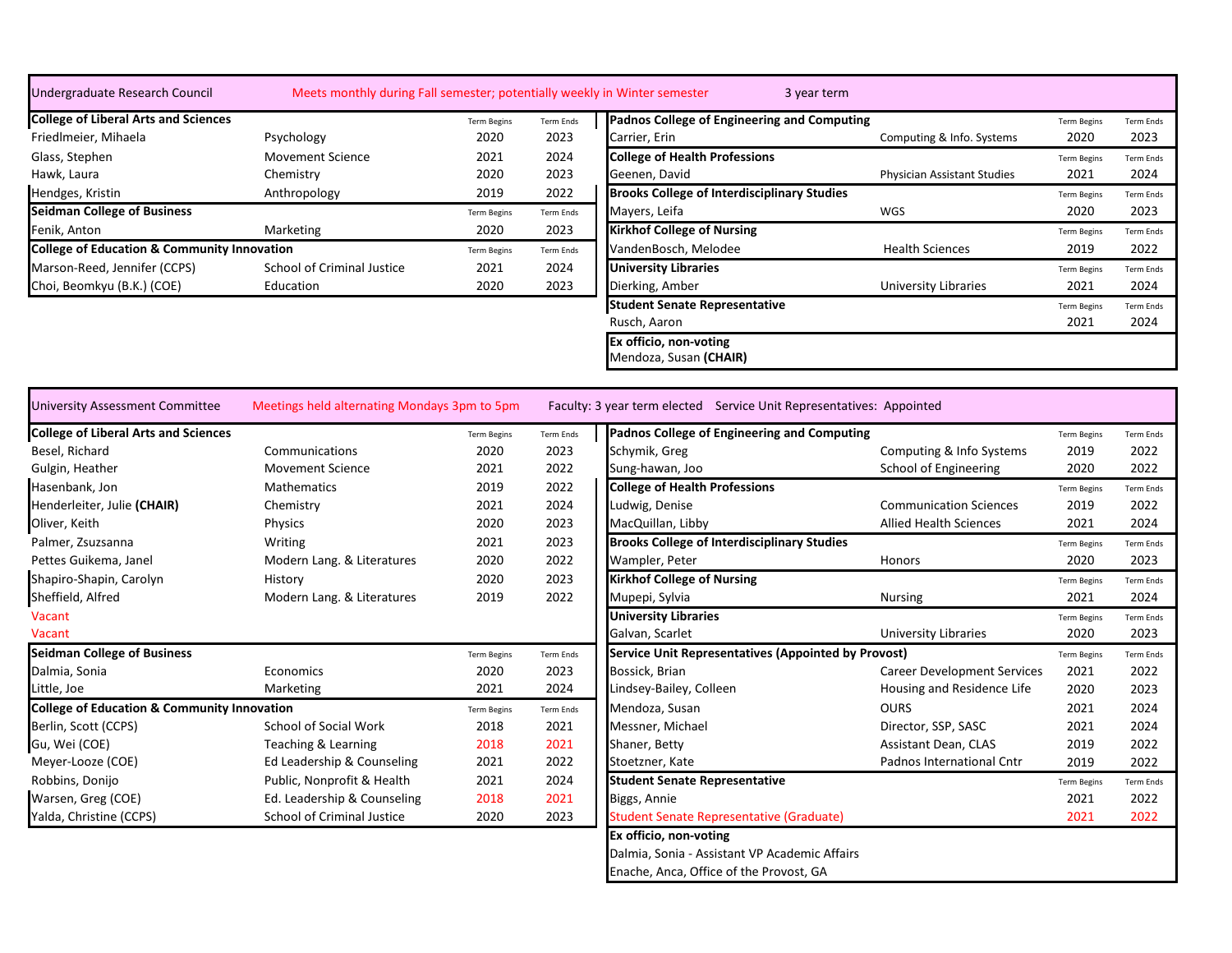| University Curriculum Committee                        | Meetings held Wednesdays 2pm to 4pm |                    |           | 2 year term elected                                             |                              |                    |                  |
|--------------------------------------------------------|-------------------------------------|--------------------|-----------|-----------------------------------------------------------------|------------------------------|--------------------|------------------|
| <b>College of Liberal Arts and Sciences</b>            |                                     | <b>Term Begins</b> | Term Ends | Padnos College of Engineering and Computing                     |                              | <b>Term Begins</b> | Term Ends        |
| Baxter, Aaron                                          | <b>Biomedical Sciences</b>          | 2021               | 2023      | Kalafut. Andrew                                                 | Dept                         | 2021               | 2023             |
| Burg, Martin (CHAIR)                                   | <b>Biomedical Sciences</b>          | 2021               | 2023      | <b>College of Health Professions</b>                            |                              | <b>Term Begins</b> | Term Ends        |
| Cho, Sookkyung                                         | Music, Theatre, & Dance             | 2020               | 2022      | Hoogenboom, Barb                                                | Physical Therapy & Ath. Trng | 2020               | 2022             |
| Pestana, Mark                                          | Philosophy                          | 2020               | 2022      | <b>Brooks College of Interdisciplinary Studies</b>              |                              | <b>Term Begins</b> | <b>Term Ends</b> |
| Yu, Paul                                               | Mathematics                         | 2021               | 2023      | Gipson, Karen                                                   |                              | 2021               | 2022             |
| <b>Vacant</b>                                          |                                     |                    |           | <b>Kirkhof College of Nursing</b>                               |                              | <b>Term Begins</b> | Term Ends        |
| <b>Vacant</b>                                          |                                     |                    |           | Terry, Geraldine                                                | Nursing                      | 2020               | 2023             |
| <b>Seidman College of Business</b>                     |                                     | <b>Term Begins</b> | Term Ends | <b>University Libraries</b>                                     |                              | <b>Term Begins</b> | Term Ends        |
| Edwards, Susan                                         | Finance                             | 2020               | 2022      | Cadena, Cara                                                    | University Libraries         | 2020               | 2022             |
| <b>College of Education &amp; Community Innovation</b> |                                     | <b>Term Begins</b> | Term Ends | <b>Student Senate Representative</b>                            |                              | <b>Term Begins</b> | Term Ends        |
| Diarrassouba, Nagnon (CCPS)                            | Literacy & Technology               | 2021               | 2023      | <b>Student Senate Representative</b>                            |                              | 2021               | 2022             |
| Jaskiewicz, Lara (CCPS)                                | <b>SPNHA</b>                        | 2021               | 2023      | <b>Ex officio, non-voting</b>                                   |                              |                    |                  |
|                                                        |                                     |                    |           | Schendel, Ellen - Associate Vice President for Academic Affairs |                              |                    |                  |

| University Libraries Advisory Committee                | Meets twice each semester |                    | 3 year term elected |                                                    |                             |                    |                  |
|--------------------------------------------------------|---------------------------|--------------------|---------------------|----------------------------------------------------|-----------------------------|--------------------|------------------|
| <b>College of Liberal Arts and Sciences</b>            |                           | Term Begins        | Term Ends           | Padnos College of Engineering and Computing        |                             | <b>Term Begins</b> | <b>Term Ends</b> |
| Anderson, Rachel                                       | English                   | 2019               | 2022                | Jiao, Lihong (Heidi)                               | School of Engineering       | 2019               | 2022             |
| Arnold, Elizabeth                                      | Anthropology              | 2020               | 2023                | <b>College of Health Professions</b>               |                             | <b>Term Begins</b> | <b>Term Ends</b> |
| Gopal, Yasmin                                          | Communications            | 2021               | 2024                | Sunden, Susan                                      | <b>Recreational Therapy</b> | 2019               | 2022             |
| O'Neil, Sean                                           | History                   | 2020               | 2023                | <b>Brooks College of Interdisciplinary Studies</b> |                             | <b>Term Begins</b> | <b>Term Ends</b> |
| <b>Seidman College of Business</b>                     |                           | <b>Term Begins</b> | Term Ends           | Hussain, Azfar                                     | Liberal Studies             | 2019               | 2022             |
| Pope, Jennifer                                         | Marketing                 | 2019               | 2022                | <b>Kirkhof College of Nursing</b>                  |                             | <b>Term Begins</b> | <b>Term Ends</b> |
| <b>College of Education &amp; Community Innovation</b> |                           | <b>Term Begins</b> | Term Ends           | <b>Vacant</b>                                      | <b>Nursing</b>              | 2021               | 2024             |
| Highbea, Raymond (CCPS)                                | <b>SPNHA</b>              | 2021               | 2024                | <b>University Libraries</b>                        |                             | <b>Term Begins</b> | <b>Term Ends</b> |
| Klee, Sherie (COE)                                     | Literacy & Technology     | 2020               | 2023                | Benefiel, Annie                                    | University Libraries        | 2019               | 2022             |
|                                                        |                           |                    |                     | <b>Student Senate Representative</b>               |                             | <b>Term Begins</b> | <b>Term Ends</b> |
|                                                        |                           |                    |                     | Kidd, Faith                                        |                             | 2021               | 2022             |

| <b>Writing Skills Committee</b>                        | Meets monthly during the academic year | 3 year term        |                  |                                                    |                        |                    |           |
|--------------------------------------------------------|----------------------------------------|--------------------|------------------|----------------------------------------------------|------------------------|--------------------|-----------|
| <b>College of Liberal Arts and Sciences</b>            |                                        | <b>Term Begins</b> | <b>Term Ends</b> | Padnos College of Engineering and Computing        |                        | <b>Term Begins</b> | Term Ends |
| Andrews, Gordon                                        | History                                | 2021               | 2022             | Reynolds, John                                     | Computer Info. Systems | 2021               | 2024      |
| Ellis, Lindsay                                         | English                                | 2019               | 2022             | <b>College of Health Professions</b>               |                        | <b>Term Begins</b> | Term Ends |
| Flandreau, Elizabeth                                   | Psychology                             | 2020               | 2023             | Nechuta, Sarah                                     | Public Health          | 2021               | 2024      |
| Karabinus, Alisha                                      | Writing                                | 2021               | 2023             | <b>Brooks College of Interdisciplinary Studies</b> |                        | <b>Term Begins</b> | Term Ends |
| <b>Seidman College of Business</b>                     |                                        | <b>Term Begins</b> | Term Ends        | Ramos, Santos                                      | Liberal Studies        | 2019               | 2022      |
| Patro, Sukesh                                          | Finance                                | 2020               | 2023             | <b>Kirkhof College of Nursing</b>                  |                        | <b>Term Begins</b> | Term Ends |
| <b>College of Education &amp; Community Innovation</b> |                                        | <b>Term Begins</b> | <b>Term Ends</b> | Vacant                                             | <b>Nursing</b>         | 2021               | 2024      |
| Johnson, Brian (CCPS)                                  | <b>School of Criminal Justice</b>      | 2019               | 2022             | <b>University Libraries</b>                        |                        | <b>Term Begins</b> | Term Ends |
| Kim, Min-Young (COE)                                   | <b>Educational Leadership</b>          | 2021               | 2023             | McClure, Hazel                                     | University Libraries   | 2020               | 2023      |
|                                                        |                                        |                    |                  | <b>Student Representative</b>                      |                        |                    |           |

**Ex officio, non-voting**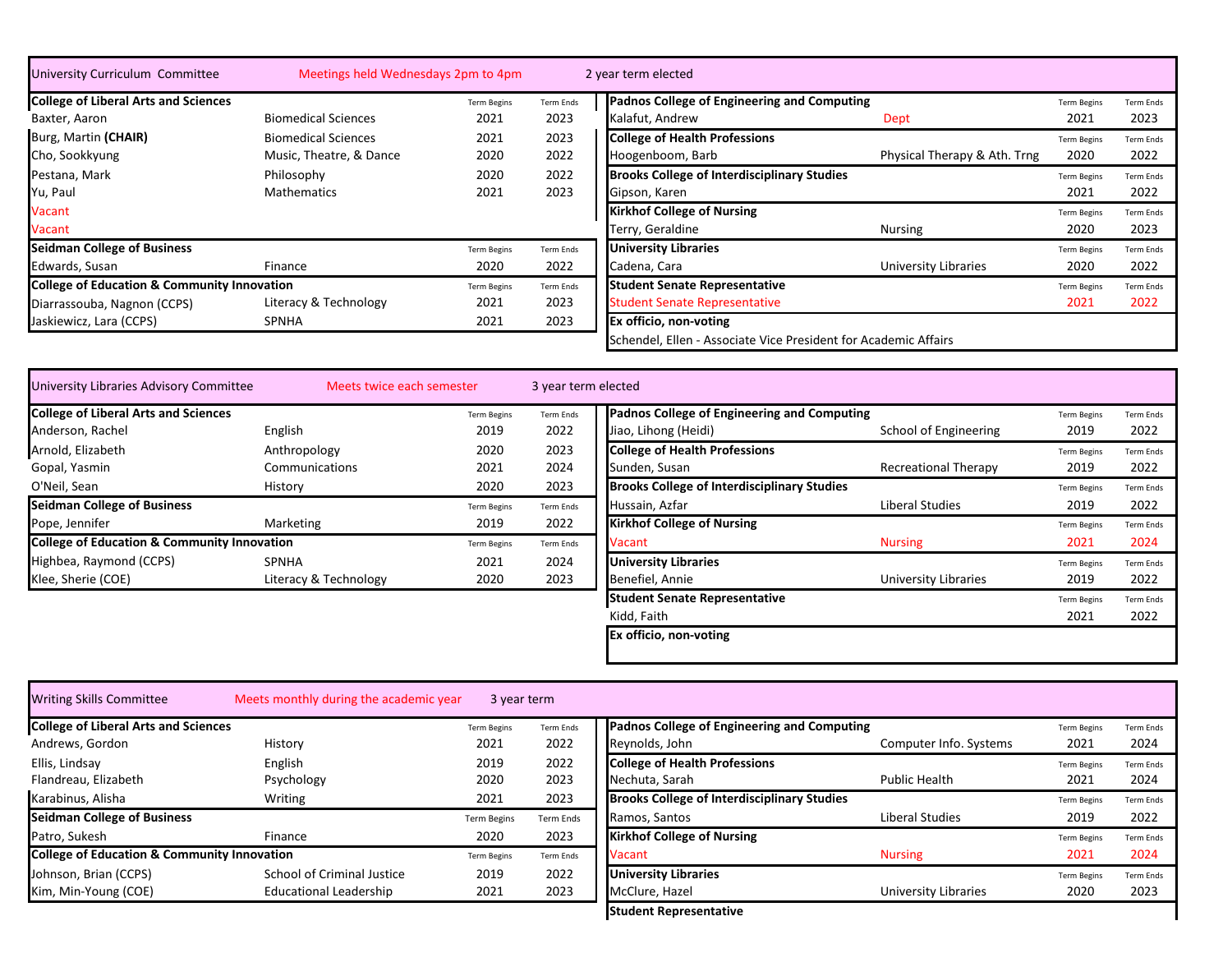| Ochsankehl, Christina         | 2024<br>2021                            |
|-------------------------------|-----------------------------------------|
| <b>Ex Officio, non-voting</b> |                                         |
| Stinnett, Jerry (CHAIR)       | Director, Writing Across the Curriculum |
| Johnson, Patrick              | Director, Writing Center                |
| Stolley, Amy                  | Director, First Year Writing            |

| Administrative University Committees - members appointed and/or are members based on title |                    |           |                                        |                              |                  |  |  |  |
|--------------------------------------------------------------------------------------------|--------------------|-----------|----------------------------------------|------------------------------|------------------|--|--|--|
| [Membership as of May 20, 2020]<br><b>Academic Review Committee</b>                        |                    |           |                                        |                              |                  |  |  |  |
| <b>Faculty Members appointed by Provost</b>                                                | <b>Term Begins</b> | Term Ends | <b>Appointed Members (Not Faculty)</b> |                              |                  |  |  |  |
| Dunne, Bruce (Engineering, (PCEC)                                                          | 2020               | 2023      | Messner, Mike                          | Dir. Adv. Res. & Spec. Prgms | Permanent member |  |  |  |
| Hatzel, Brian (Movement Science, CLAS)                                                     | 2020               | 2023      | Wells, Pam                             | Associate VP & Registrar     | Permanent member |  |  |  |
| Henderson-King, Eaaron (Psychology, CLAS)                                                  | 2019               | 2022      | Benet.Suzeanne                         | AVP for Acad. Affairs        | Permanent member |  |  |  |
| Holder, Ben (Physics, CLAS)                                                                | 2020               | 2022      |                                        |                              |                  |  |  |  |
|                                                                                            | 2020               | 2022      |                                        |                              |                  |  |  |  |

| <b>Provost's Advisory Committee</b> | Convened as needed. Faculty jointly selected by ECS and Provost | One Representative from each College and University Libraries |  |
|-------------------------------------|-----------------------------------------------------------------|---------------------------------------------------------------|--|
| <b>Representative from CLAS</b>     |                                                                 | Representative from PCEC                                      |  |
| Representative from SCB             |                                                                 | Representative from CHP                                       |  |
| Representative from CECI            |                                                                 | Representative from BCOIS                                     |  |
|                                     |                                                                 | Representative from KCON                                      |  |
|                                     |                                                                 | Representative from UniLib                                    |  |

| Student Media Advisory Board           | (3-year term for faculty; 2 -year term community members; 1 year term students) |                    |           |                                             |                             |                                 |
|----------------------------------------|---------------------------------------------------------------------------------|--------------------|-----------|---------------------------------------------|-----------------------------|---------------------------------|
| <b>Appointed Members (Not Faculty)</b> |                                                                                 | <b>Term Begins</b> | Term Ends | <b>Faculty Members appointed by Provost</b> |                             | <b>Term Begins</b><br>Term Ends |
| Stoll, Bob (Chair)                     | Associate Dean for Student Life                                                 |                    |           | Needed                                      |                             |                                 |
| Tower, Phill (iHeart Media)            | <b>Community Representative</b>                                                 |                    |           | Needed                                      |                             |                                 |
| Open                                   | <b>Community Representative</b>                                                 |                    |           | Needed                                      |                             |                                 |
| <b>Student Representatives</b>         |                                                                                 |                    |           | Needed                                      |                             | <b>TBD</b>                      |
| <b>Student Senate Appointee</b>        |                                                                                 | 2021               | 2022      | Needed                                      |                             |                                 |
| <b>Student Senate Appointee</b>        |                                                                                 | 2021               | 2022      | Needed                                      |                             |                                 |
| <b>Student Senate Appointee</b>        |                                                                                 | 2021               | 2022      | ex-Officio Non-Voting                       |                             |                                 |
| <b>Student Representative</b>          | <b>GVTV Staff Member</b>                                                        | 2021               | 2022      | Alcedo, Aisel                               | <b>WCKS Station Manager</b> |                                 |
| <b>Student Representative</b>          | <b>WCKS Staff Member</b>                                                        | 2021               | 2022      | Beery, Larry                                | Lanthorn Faculty Advisor    |                                 |
| <b>Student Representative</b>          | <b>Lanthorn Staff Member</b>                                                    | 2021               | 2022      | Gamble, Audra                               | Lanthorn Editor-In-Chief    |                                 |
|                                        |                                                                                 |                    |           | O'Kelly, Len                                | <b>WCKS Faculty Advisor</b> |                                 |
|                                        |                                                                                 |                    |           | O'Kelly, Len                                | <b>GVTV Faculty Advisor</b> |                                 |
|                                        |                                                                                 |                    |           | Rudel, Talon                                | <b>GVTV Station Manager</b> |                                 |

| University Conduct Pool                     | Meetings held as needed to address a conduct issue |                    |           | 3 year term elected                         |                               |                    |                  |
|---------------------------------------------|----------------------------------------------------|--------------------|-----------|---------------------------------------------|-------------------------------|--------------------|------------------|
| <b>College of Liberal Arts and Sciences</b> |                                                    | <b>Term Begins</b> | Term Ends | Padnos College of Engineering and Computing |                               | <b>Term Begins</b> | <b>Term Ends</b> |
| Castelão-Lawless, Teresa                    | Philosophy                                         | 2019               | 2022      | Kurmas, Zachary                             | School of Computing           | 2021               | 2024             |
| Lui, Ruijie                                 | <b>Biomedical Science</b>                          | 2021               | 2024      | <b>College of Health Professions</b>        |                               | Term Begin:        | <b>Term Ends</b> |
| Ortiz-Robinson, Norma                       | <b>Mathematics</b>                                 | 2021               | 2024      | Pacey, Janna                                | <b>Allied Health Sciences</b> | 2019               | 2022             |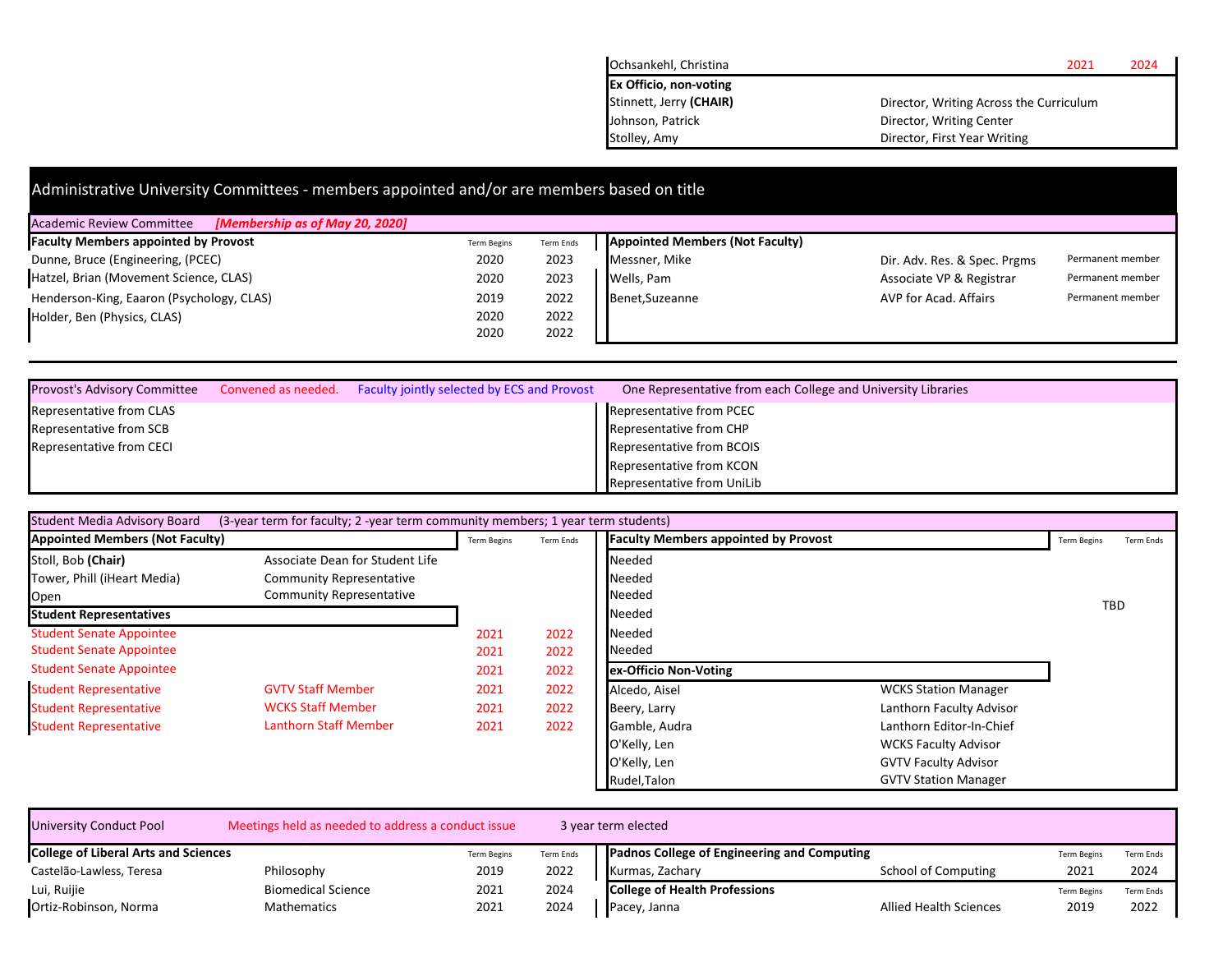| Stabler, Scott                                         | History                         | 2020               | 2023      | <b>Brooks College of Interdisciplinary Studies</b>   |                                    | <b>Term Begins</b> | Term Ends |
|--------------------------------------------------------|---------------------------------|--------------------|-----------|------------------------------------------------------|------------------------------------|--------------------|-----------|
| <b>Seidman College of Business</b>                     |                                 | <b>Term Begins</b> | Term Ends | Rutecki, Dawn                                        | Liberal Studies                    | 2021               | 2024      |
| Qi, Ji                                                 | Marketing                       | 2021               | 2024      | <b>Kirkhof College of Nursing</b>                    |                                    | <b>Term Begins</b> | Term Ends |
| <b>College of Education &amp; Community Innovation</b> |                                 | <b>Term Begins</b> | Term Ends | Manderscheid, Amy                                    | Nursing                            | 2021               | 2024      |
| Jones, Tonisha (CCPS)                                  | School of Criminal Justice      | 2021               | 2024      | <b>University Libraries</b>                          |                                    | <b>Term Begins</b> | Term Ends |
| Faculty (COE)                                          | Education                       | 2019               | 2022      | White, Anna                                          | <b>University Libraries</b>        | 2020               | 2023      |
|                                                        |                                 |                    |           | ex officio, non-voting                               |                                    |                    |           |
| <b>Student Representatives</b>                         |                                 |                    |           | Coordinator of Campus Judiciary                      |                                    |                    |           |
| Student                                                |                                 |                    |           | Administrative / Professional (Appointed by Provost) |                                    | <b>Term Begins</b> | Term Ends |
| <b>Student</b>                                         |                                 |                    |           | Conway, Kiara                                        | Academic Advisor (CLAS)            | 2021               | 2022      |
| <b>Student</b>                                         |                                 |                    |           | Courtade, Audra                                      | <b>Auxillaries &amp; Housing</b>   | 2021               | 2024      |
| Student                                                |                                 |                    |           | Creutz, Madison                                      | Housing & Residence Life           | 2021               | 2023      |
| <b>Student</b>                                         |                                 |                    |           | Dziabuda, Rachel                                     | Victim Advocate                    | 2021               | 2024      |
| Faculty - (Appointed by Provost from faculty-at-large) |                                 | <b>Term Begins</b> | Term Ends | Hunter, V'Lecea                                      | <b>Enrollment Support Services</b> | 2020               | 2023      |
| Benson, Krista                                         | <b>IRIS</b>                     | 2021               | 2023      | McClinon, Raven                                      | <b>Facilities Services</b>         | 2021               | 2022      |
| Brown, Carl                                            | <b>School of Communications</b> | 2021               | 2022      | Moore, Walter                                        | Athletics                          | 2020               | 2023      |
| Ford, Jennifer                                         | <b>Allied Health Sciences</b>   | 2021               | 2024      | Perschbacher, Katie                                  | C19 Outreach Coordinator           | 2021               | 2022      |
| Hughes Carter, Della                                   | <b>Nursing</b>                  | 2021               | 2022      | Pushman, Grace                                       | <b>Career Center</b>               | 2021               | 2023      |
| Jones-Rikkers, Catherine                               | Management                      | 2021               | 2023      | Short, Leah                                          | Violence Prevention & Educati      | 2021               | 2024      |
| Keough, Lauren                                         | Mathematics (CLAS)              | 2020               | 2023      | Todd, Phillip                                        | <b>Student Success Coach</b>       | 2021               | 2024      |
| Muller, Leslie                                         | Economics                       | 2021               | 2024      |                                                      |                                    |                    |           |
| Lehnert, Kevin                                         | Marketing (SCB)                 | 2019               | 2022      |                                                      |                                    |                    |           |
| Phillips, Brian                                        | Sociology                       | 2021               | 2023      |                                                      |                                    |                    |           |

University Personnel Review Committee three-year term; staggered [ECS Chair and one representative appointed by the Provost from each College and University Library with each representative having significant prior experience on an elected College/Library Personnel Committee.]

| <b>College of Liberal Arts and Sciences</b>            |                              | <b>Term Begins</b> | Term Ends | Padnos College of Engineering and Computing        |                          | <b>Term Begins</b> | <b>Term Ends</b> |
|--------------------------------------------------------|------------------------------|--------------------|-----------|----------------------------------------------------|--------------------------|--------------------|------------------|
| Morison, Melissa                                       | Classics                     | 2021               | 2024      | Jiao, Lihong (Heidi)                               | School of Engineering    | 2021               | 2024             |
| <b>Seidman College of Business</b>                     |                              | <b>Term Begins</b> | Term Ends | <b>College of Health Professions</b>               |                          | <b>Term Begins</b> | <b>Term Ends</b> |
| Edwards, Susan                                         | Finance                      | 2017               | 2023      | Beasley, Jeanine                                   | Occup. Science & Therapy | 2021               | 2024             |
| <b>College of Education &amp; Community Innovation</b> |                              | <b>Term Begins</b> | Term Ends | <b>Brooks College of Interdisciplinary Studies</b> |                          | <b>Term Begins</b> | <b>Term Ends</b> |
| Berlin, Scott (CCPS)                                   | School of Social Worrk       | 2019               | 2022      | Mangala, Jack                                      | Area & Global Studies    | 2021               | 2023             |
| Bair, Mary (COE)                                       | Spec. Ed Foundations & Tech. | 2020               | 2023      | <b>Kirkhof College of Nursing</b>                  |                          | <b>Term Begins</b> | <b>Term Ends</b> |

| ٠.,                        |                          |                                                                                                                                                                                                                                                                |                          |                            |                          |
|----------------------------|--------------------------|----------------------------------------------------------------------------------------------------------------------------------------------------------------------------------------------------------------------------------------------------------------|--------------------------|----------------------------|--------------------------|
| <b>Term Begins</b><br>2021 | <b>Term Ends</b><br>2024 | Padnos College of Engineering and Computing<br>Jiao, Lihong (Heidi)                                                                                                                                                                                            | School of Engineering    | <b>Term Begins</b><br>2021 | <b>Term Ends</b><br>2024 |
| <b>Term Begins</b><br>2017 | <b>Term Ends</b><br>2023 | <b>College of Health Professions</b><br>Beasley, Jeanine                                                                                                                                                                                                       | Occup. Science & Therapy | <b>Term Begins</b><br>2021 | <b>Term Ends</b><br>2024 |
| <b>Term Begins</b><br>2019 | <b>Term Ends</b><br>2022 | <b>Brooks College of Interdisciplinary Studies</b><br>Mangala, Jack                                                                                                                                                                                            | Area & Global Studies    | <b>Term Begins</b><br>2021 | <b>Term Ends</b><br>2023 |
| 2020                       | 2023                     | <b>Kirkhof College of Nursing</b><br>Strouse, Susan                                                                                                                                                                                                            | Nursing                  | <b>Term Begins</b><br>2021 | <b>Term Ends</b><br>2022 |
|                            |                          | <b>University Libraries</b><br>Frigo, Emily                                                                                                                                                                                                                    | University Libraries     | <b>Term Begins</b><br>2019 | <b>Term Ends</b><br>2022 |
|                            |                          | ex officio<br>Plouff, Chris - Interim Provost (Chair)<br>Aboufadel, Ed - Associate Vice President for Academic Affairs<br>Smith, Pat - University Counsel<br>Ngassa, Felix - ECS/UAS Chair<br>Schaub, Mark - Dean, Brooks College of Interdisciplinary Studies |                          |                            |                          |

| University Sabbatical Review Committee      |                    |           |                                             |             |           |
|---------------------------------------------|--------------------|-----------|---------------------------------------------|-------------|-----------|
| <b>College of Liberal Arts and Sciences</b> | <b>Term Begins</b> | Term Ends | Padnos College of Engineering and Computing | Term Begins | Term Ends |
| Biros, Shannon                              |                    |           | Ferguson, Roger                             |             |           |